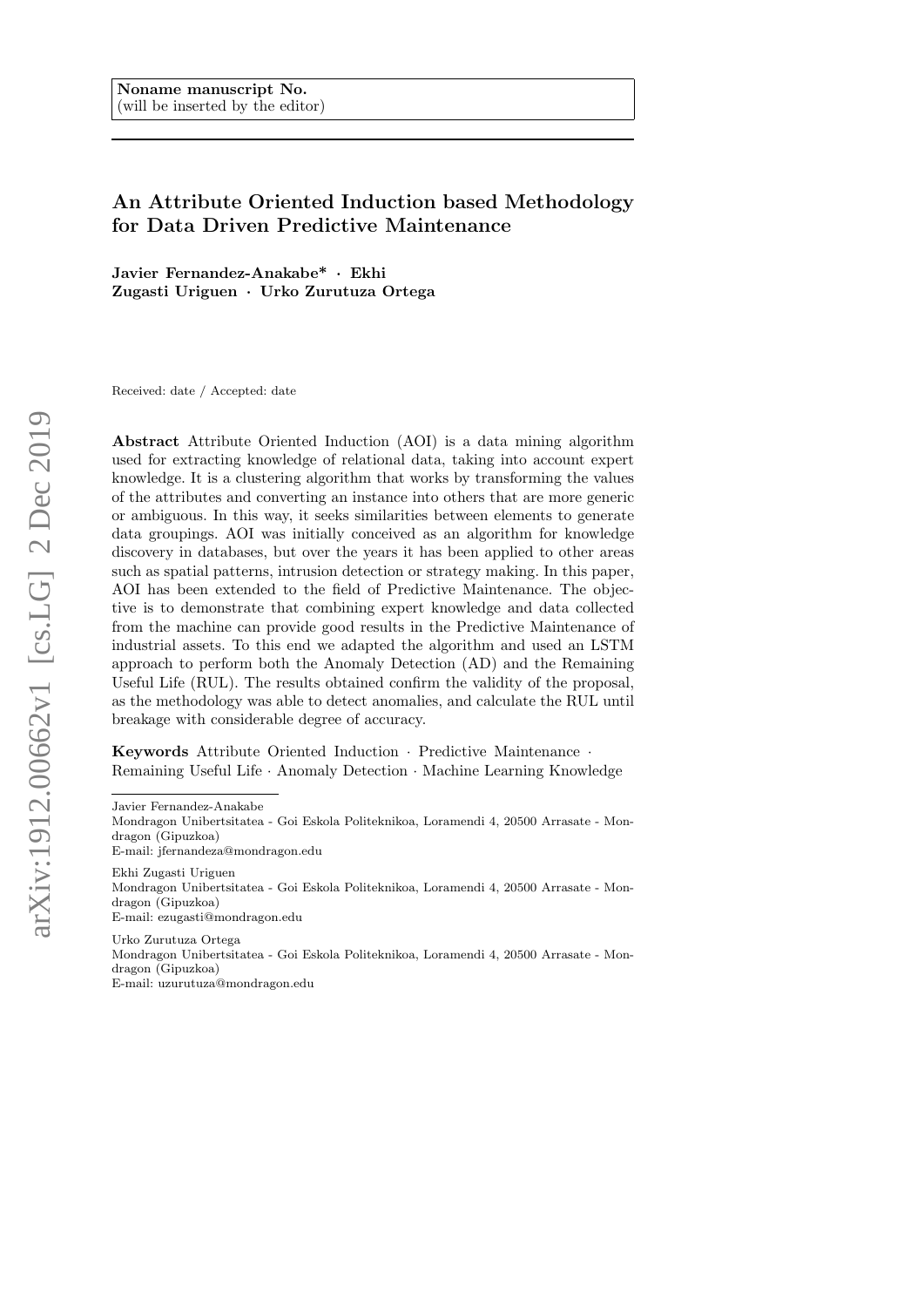# 1 Introduction

Maintenance has been a constant issue in industry as industrial machines tend to suffer wear over time, either due to natural operational processes, or damage caused. Taking this into account, companies aim to save time and money, constantly seeking reduction in the cost of their products and services. Key to this is improving productivity.

Over the years, strategies to manage maintenance tasks have been evolving. This evolution has caused a shift in thinking, from maintenance being a necessary evil, to becoming a critical driver of competitivity. More importantly, maintenance has evolved from being an expense to becoming an investment.

Science and technology have evolved at great speed enabling the development of elements that allow data capture and storage in vast quantities. The industrial sector has taken advantage of these technological advances, with companies increasingly implementing predictive maintenance methodologies to improve productivity.

In the last decade, data monitoring and collecting have become mainstream in the majority of companies of the industrial sector (generally based on the application of Machine Learning tools) to improve productivity.

There are several types of maintenance, but R. Keith [\[17\]](#page-23-0) highlights three main types:

(i) The purpose of Corrective Maintenance is to manage and schedule repairs after a failure has occurred. Until recent years, this has been one of the most commonly used maintenance strategies. Corrective Maintenance is a methodology that is based on executing a correction or maintenance action when a breakage occurs in the asset that is being monitored [\[22,](#page-23-1) [36\]](#page-24-0). In this way, maintenance efforts are minimised, allowing the asset to function until an error occurs or cannot provide more service. The disadvantage of this methodology is that it does not take into consideration assets suffering a degradation which, even if no error occurs, can prevent it from working efficiently. Therefore, no maintenance is scheduled, thus costs soar once breakage happens.

The amount of time that a machine is not working properly or is stopped due to a breakdown incurs loss of time and money for the company. Thus, over the years more sophisticated methodologies have been developed.

(ii) Preventive Maintenance tries to schedule maintenance tasks based on time periods. This strategy is based on establishing maintenance periods a priori, to revise the state of the asset or machine [\[36,](#page-24-0) [11,](#page-22-0) [23,](#page-23-2) [1\]](#page-22-1). These periods are generally established by domain experts, who have the most specific knowledge of the product. More importantly, maintenance has gone from being an expense to being an investment. One drawback of this methodology however, is the out of period wear or breakdown are not taken into account. Furthermore, scheduled maintenance can also lead to parts being replaced earlier than necessary.

(iii) **Predictive Maintenance** is focused on preventing unscheduled downtimes and premature damage to equipment. It is based on capturing data from the asset to be monitored, and extracting relevant information. By using a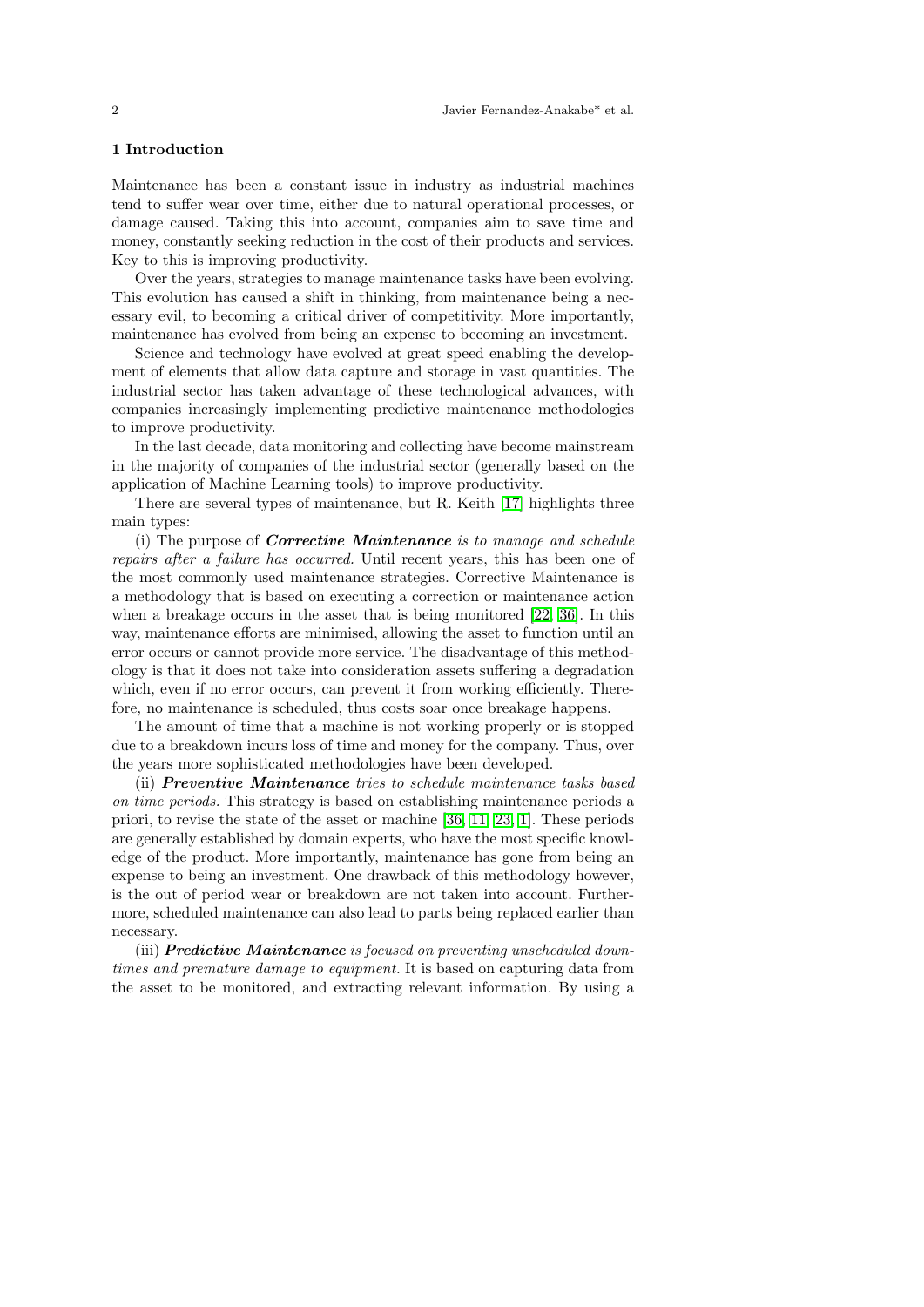data history that has been recording the behaviour of the asset, it is possible to predict when the next anomaly could occur, and thus, prepare a preventative maintenance action. In this way, estimates of maintenance times and actions can be obtained more efficiently and accurately than by employing Corrective and Preventive Maintenance strategies.

Nevertheless, there is another type of maintenance called Proactive Maintenance, which aims to analyse the state of the machine and perform actions to ensure its useful life. The difference with Predictive Maintenance is that it not only tries to analyse when the next failure will occur, but also suggests how to manage that situation to obtain optimal machine health [\[19,](#page-23-3) [32,](#page-24-1) [3\]](#page-22-2).

Figure [1](#page-2-0) shows the cost relationship between these three maintenance methodologies. While over time the repair cost increases due to the level of degradation suffered by the machine, the cost of prevention decreases. Thus, the later the machine is replaced, the greater the profitability. Moreover too early a substitution can result in significant losses. It is important to determine the optimum point at which maintenance must be carried out, and this can be achieved through Predictive Maintenance.



<span id="page-2-0"></span>Fig. 1 Cost relation between the different maintenance strategies [\[28\]](#page-24-2).

The different maintenance strategies are reflected in Figure [2.](#page-3-0)

Predictive maintenance is made up of three elements: (i) Anomaly Detection (AD), (ii) Root Cause Analysis (RCA), and (iii) Remaining Useful Life (RUL). Inside these elements, there are different data analysis techniques to process the information collected by sensors, and turn it into knowledge.

This paper has focused on the use of an algorithm called Attribute Oriented Induction (AOI) to perform the calculation of the different components. The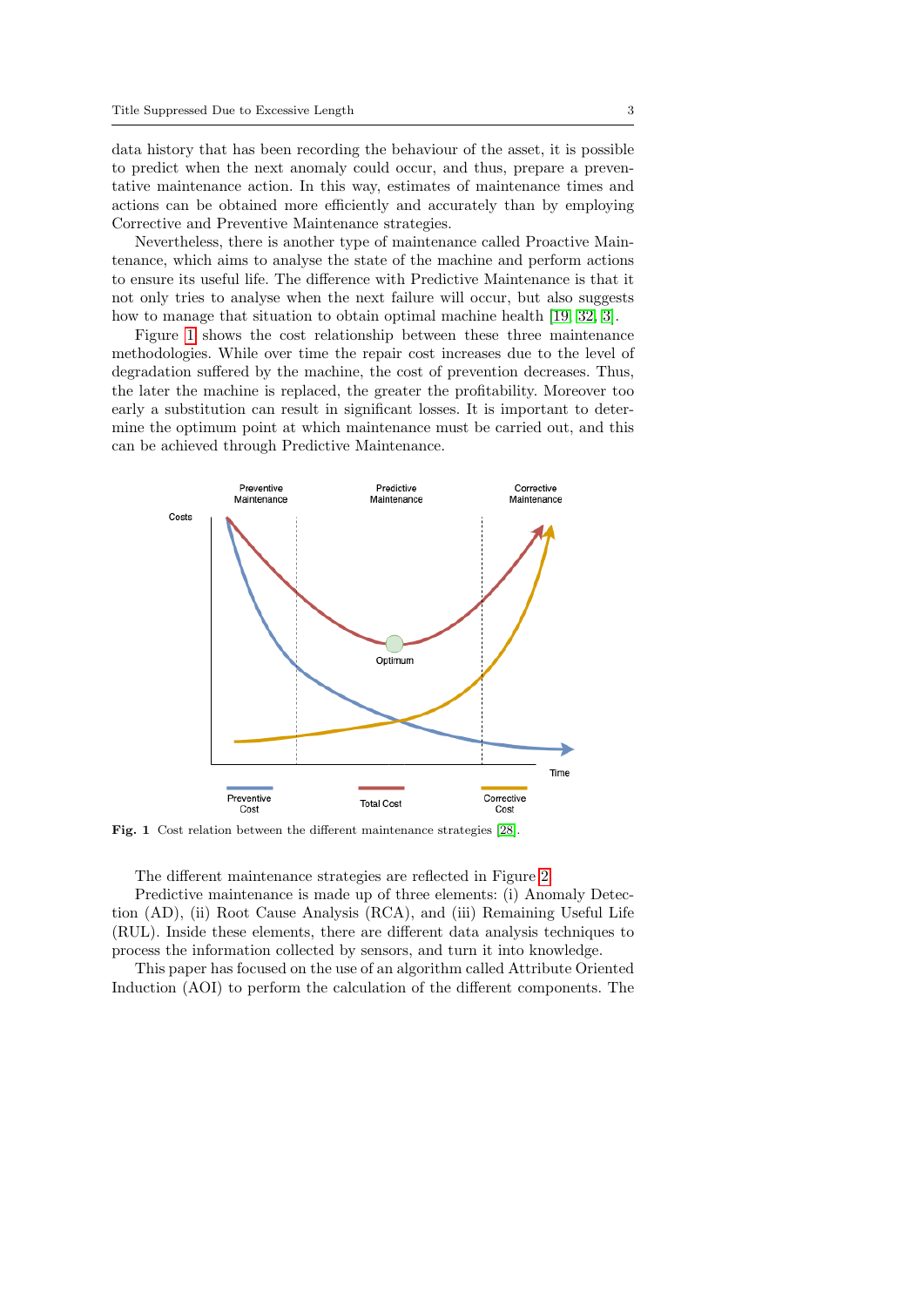

<span id="page-3-0"></span>Fig. 2 Distribution of the different maintenance types.

novelty resides in the fact that this algorithm has been used for the first time in a Predictive Maintenance scenario.

The output of the AOI algorithm is a set of clusters with a weight. Utilising those weights a quantification function was defined for each simulation that represents to the wear process of the monitored machine. Utilising this quantification function, AD and RUL were calculated, based on different thresholds and auxiliary methods, such as EWMA and LSTMs.

The paper is organised into the following sections: 1.Introduction, where the concept and evolution of Maintenance are set out. 2.Background, in which the main concepts of Predictive Maintenance and the AOI algorithm are explained. 3.Dataset description and preprocessing actions. 4.Methodology and Data Preparation for Experiments. 5.Results. 6.Conclusions and Final Remarks.

# 2 Background

In this section Anomaly Detection and Remaining Useful Life are explained, and AOI algorithm is described.

### 2.1 Anomaly Detection

Anomaly Detection (AD) is a field which started in the XIXth century, and over time, techniques have been improving. It can be defined as finding unusual behavioural states in the monitored asset that can be considered as anomalies. First of all, however, the meaning of the term anomaly must be explained.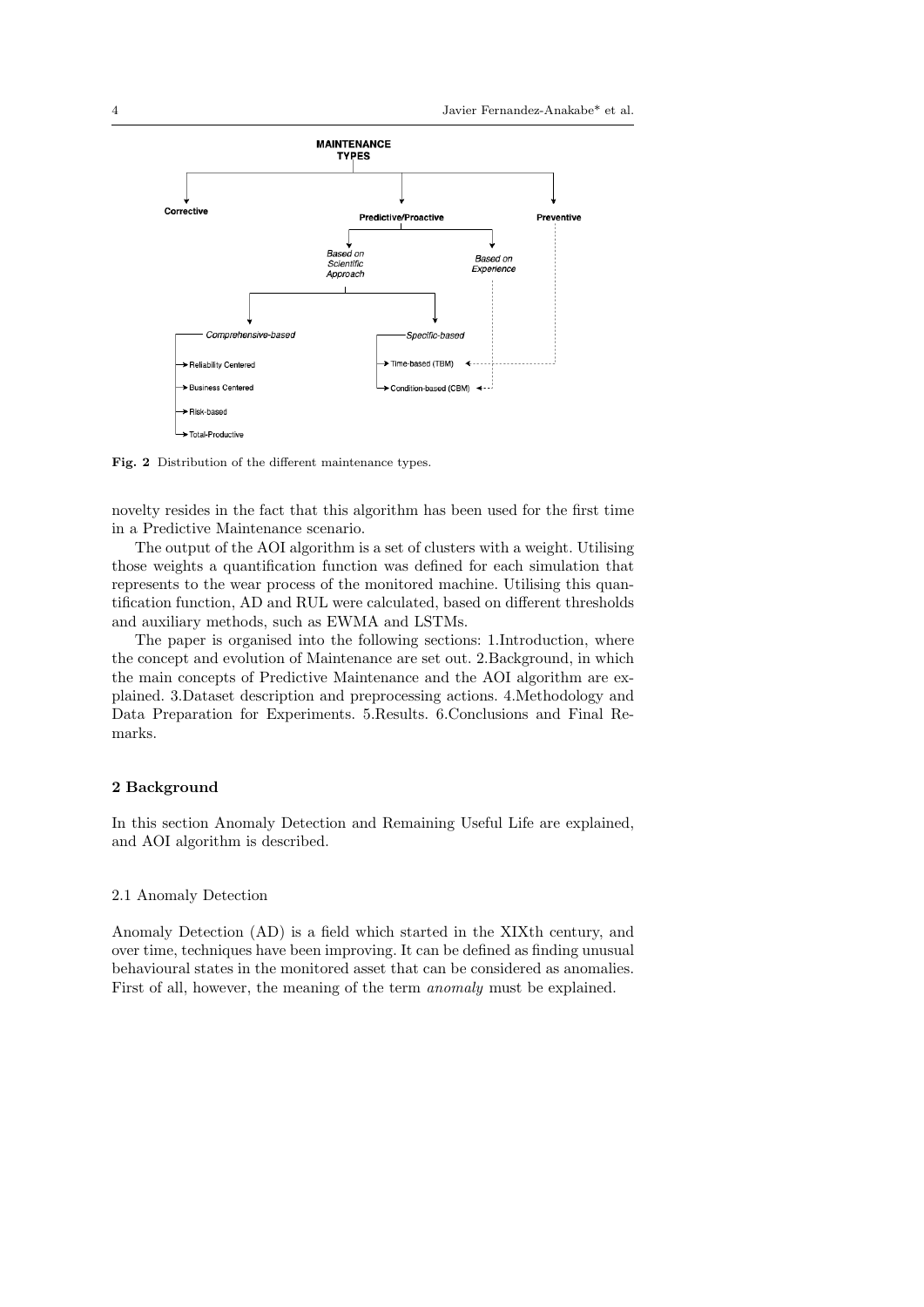Anomalies are patterns in data that do not conform to a well defined notion of normal behaviour. In this sense, if the behaviour is not normal, this state may be considered a failure. So this fact makes a need of differencing an anomaly from a change state. A change state is a moment in the behaviour in which an uncommon procedure is detected, but this does not imply an error or incorrect behaviour. It is only a deviation from normal behaviour that can carry out the detection of a fault or anomaly.

Anomalies might occur in the data for a variety of reasons. One example of this is malicious activity, such as credit card fraud, cyber-intrusion, terrorist activity or breakdown of a system. Some experts define the anomaly detection as novelty detection, which aims at detecting previously unobserved (emergent, novel) patterns in the data (Chandola et. al. [\[4\]](#page-22-3)).

It is clear that to build a solid anomaly detection system it is necessary to have a solid and reliable database. The more data you have, the better the chances of developing an effective anomaly detection solution. To this end, some approaches based on Machine Learning and Statistical domains have emerged.

Several methods based on Machine Learning are distinguished to detect anomalies. (i) Classification: where the data is labelled as normal or anomalous, and the idea is to try to train a model that can distinguish its label. (ii) Clustering: using techniques such as the K-Nearest Neighbours (K-NN) algorithm, groupings of data are generated, and those that do not fit the parameters are considered as anomalies. It can also happen that the data related to anomalies form clusters, but these are usually less populated than those that generate the normal elements.

Applications of Anomaly Detection: (i) Intrusion Detection: semi-supervised and unsupervised algorithms are the most used in this field [\[29,](#page-24-3) [7,](#page-22-4) [6\]](#page-22-5). They are usually datasets composed of large volumes of data and frequently there is usually a large false alarm rate. (ii) Fraud Detection: A profile is maintained for each user and controlled for any unusual movement [\[9\]](#page-22-6). (iii) Medical Anomaly Detection: a high level of accuracy is required as mistakes can impact lives and well being. Such cases are usually semi-supervised problems in which the labelled data belongs to healthy patients [\[15\]](#page-23-4).

This study focuses on the detection of anomalies in the industrial sector [\[10,](#page-22-7) [31\]](#page-24-4). In this field, monitored machines suffer damage over time, either by natural wear and tear, defects or external incidents. To prevent breakdowns, it is therefore very useful to detect when a machine is malfunctioning or is close to failure. This means that the data must be analysed in real time so that the detection of anomalies is as immediate as possible.

Chandola et. al. [\[4\]](#page-22-3) observed that the detection of anomalies can be sequential. Thus it makes sense considering that most of the wear data of a machine is related to time. The prediction of when an anomaly will occur, will be made with time series analysis.

To clarify the terminology in this study, two distinct processes will be distinguished: (i) change detection, in which the objective is to detect deviations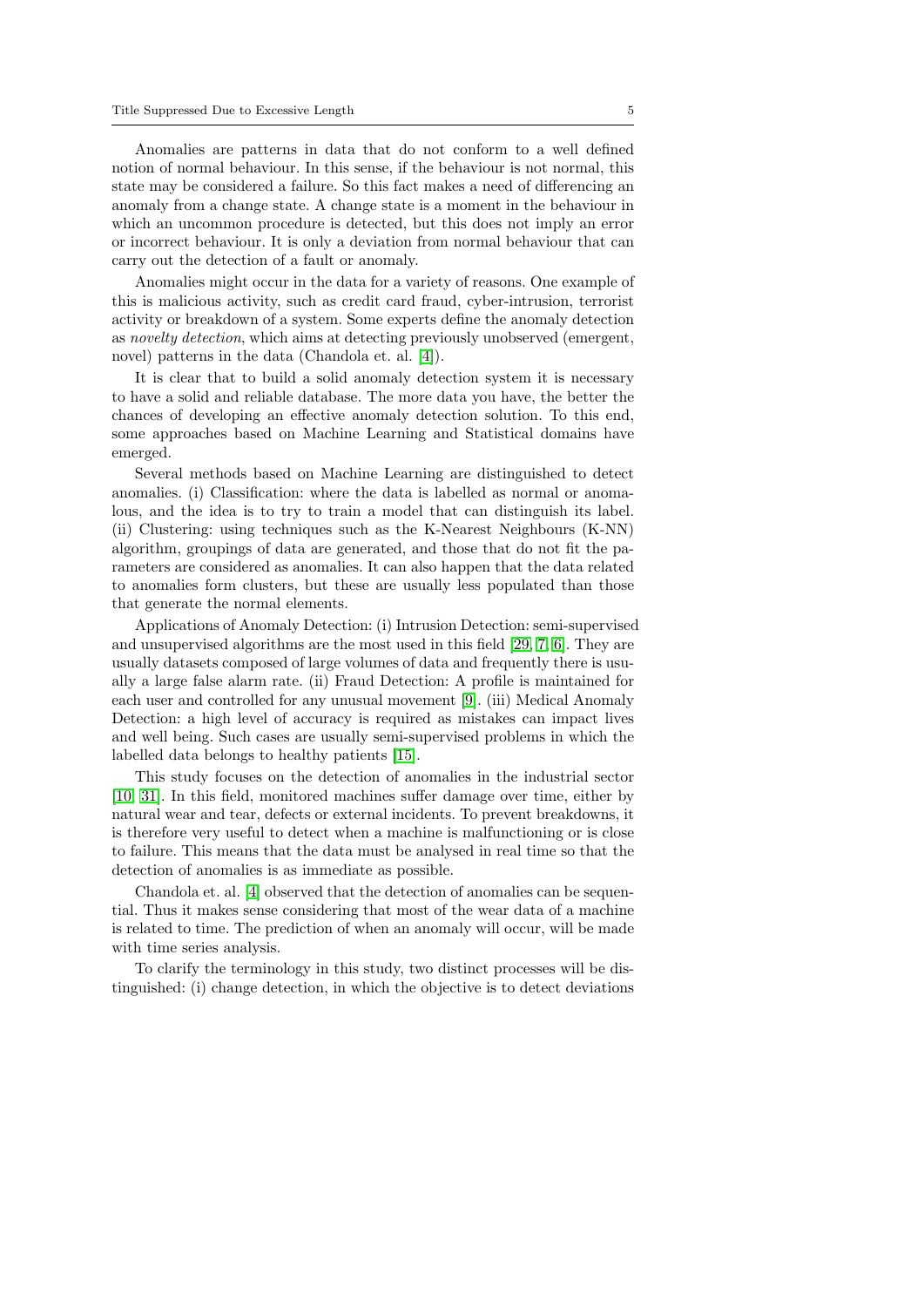in the process; and (ii) anomaly detection, whose objective is to find when a state can be considered as failure or breakdown.

#### 2.2 Remaining Useful Life

One of the goals of Predictive and Proactive Maintenance is to try to estimate how much time an asset or a service is able to continue functioning until a failure or anomaly occurs.

Modern day companies cannot afford the loss of time and money due to an unexpected (and sometimes even expected) machine- or service-failure. For this reason strategies and schedulings to prevent and predict stoppages have become necessary.

The process of foreseeing the resting time until a failure occurrence is named Remaining Useful Life (RUL).

Si, X.-S. [\[30\]](#page-24-5) defined the concept as: the useful life left in an asset at a particular time of operation. He noted that the estimated time until the normal behaviour of an asset finishes is typically unknown. Information obtained from condition and health monitoring is relevant to help determine the RUL, and thus the concept is strongly related to Predictive Maintenance. On the other hand, Okoh, C. [\[21\]](#page-23-5) proposed the following definition to describe RUL: Remaining Useful Life (RUL) is the time remaining for a component to perform its functional capabilities before failure. Even though many authors do not include the term failure in the description, they agree in defining the concept as the end of the correct-functional capacity of an asset.

There are multiple studies in the literature referring to the calculation of RUL. Ahmadzadeh, F. and Lundberg, J. [\[2\]](#page-22-8) made a review of the different techniques to estimate RUL, and distinguished four different methodologies: (i) physics based models construct technically comprehensive theoretical models to describe the physics of the system; (ii) experimentally based models, use probabilistic or stochastic models of the degradation phenomenon or the life cycle of components, by taking into account the data and the knowledge accumulated by experience; (iii) data-driven models are based on processing the collected data, without needing special product knowledge to be specified; and (iv) combination/hybrid prognostic methodologies, which are based on combining more than one of the previously mentioned models.

The most discussed and recommended Machine Learning algorithms to estimate RUL observed in the literature are ARIMA models [\[27,](#page-23-6) [24\]](#page-23-7), Artificial Neural Networks (ANN ) [\[33,](#page-24-6) [2,](#page-22-8) [21,](#page-23-5) [34,](#page-24-7) [16,](#page-23-8) [26,](#page-23-9) [42\]](#page-25-0), Support Vector Machines (SVM) [\[27,](#page-23-6) [2,](#page-22-8) [21,](#page-23-5) [35,](#page-24-8) [14\]](#page-23-10), Bayesian approaches [\[27,](#page-23-6) [21,](#page-23-5) [2\]](#page-22-8) and Hidden and Semi-hidden Markov Models (HMM, or SHMM)[\[2,](#page-22-8) [21\]](#page-23-5).

Ahmadzadeh, F. [\[2\]](#page-22-8) affirmed that the use of prognostics in calculation of RUL is crucial, and analysed the capacity of multiple algorithms to address this, utilising recent RUL estimation applications from the literature. The ANN, SVM and Bayesian Approaches are some examples from this comparative study into the field of data-driven approach, and ARMA family models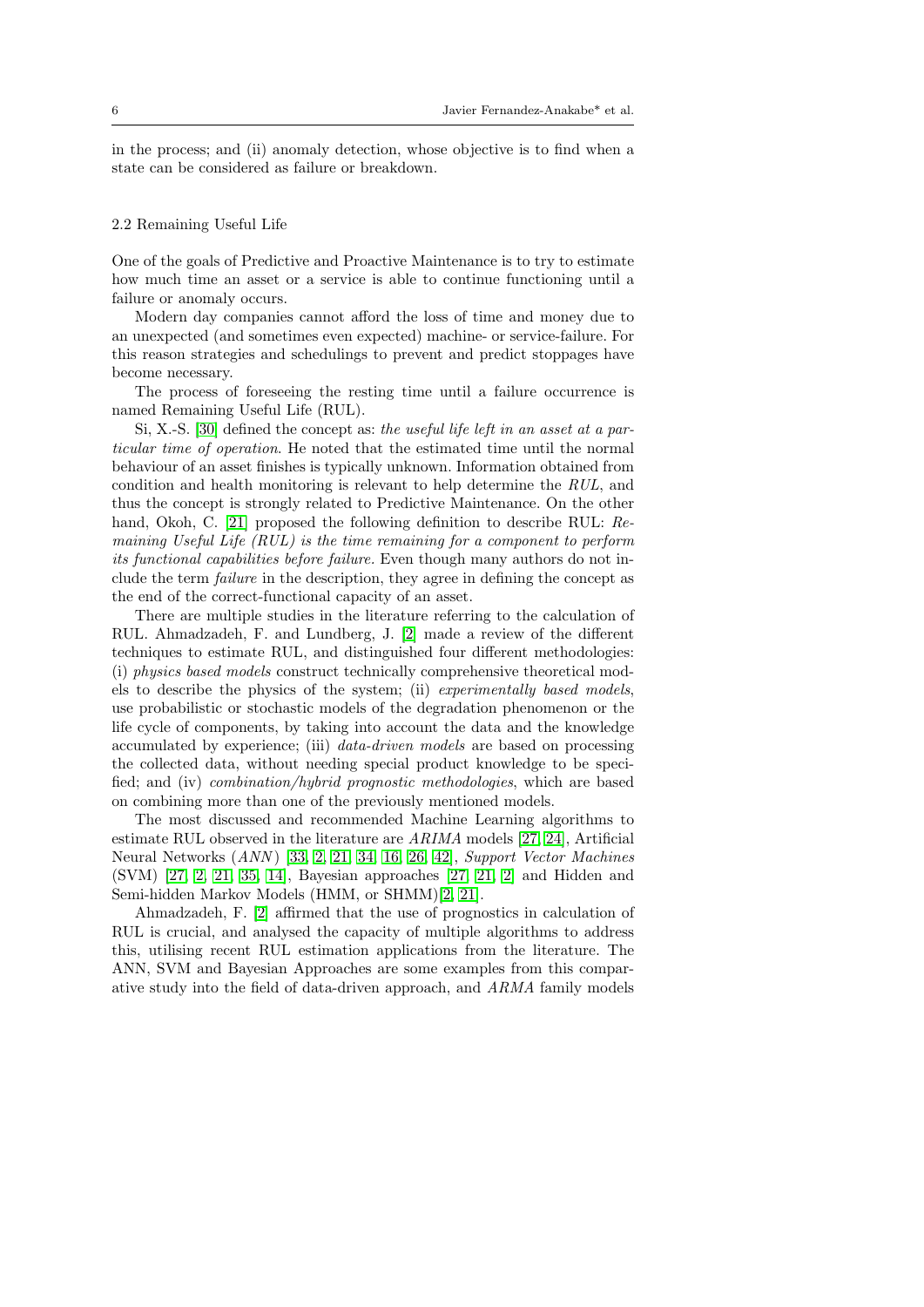if a Hybrid-model is considered, combined with any other Machine Learning algorithm such as Bayesian Networks or ANN.

The aforementioned studies can be summarised as in Figure [5.](#page-10-0)

#### 2.3 Attribute Oriented Induction

Attribute Oriented Induction is a hierarchical clustering algorithm, and was first proposed by Jiawei Han, Yandong Cai, and Nick Cercone in 1992 as a method for knowledge discovery in databases [\[12,](#page-23-11) [5\]](#page-22-9). It structures concepts in different hierarchies, called generalisation levels. Each of the attributes that compose the data have their own structure of generalisations or hierarchy-tree. When the values of an attribute are transformed into values of another level of generalisation it is called concept-tree ascension [\[5\]](#page-22-9).

To ensure the correct functioning of the algorithm it is necessary to establish background knowledge in which the different generalisation levels of each attribute are specified, as shown in Figure [3.](#page-6-0) Background knowledge is a set of rules and terms that provide contextual information of the scenario.

|                   | if {Val1, Val2, Val3} $\longrightarrow$        | generalize to Gen1                                     |
|-------------------|------------------------------------------------|--------------------------------------------------------|
| Nominal Attribute |                                                | else if {Val4, Val5} ----> generalize to Gen2          |
|                   | else                                           | → generalize to Gen3                                   |
|                   |                                                |                                                        |
|                   | if $[Val_0, Val_1]$                            | → generalize to Gen1                                   |
| Numeric Attribute | else if [Val <sub>1</sub> , Val <sub>2</sub> ] | generalize to Gen2                                     |
|                   |                                                | else if $[Val_2, + infinite)$ ----> generalize to Gen3 |

<span id="page-6-0"></span>Fig. 3 Example of the representation of generalisation-rules for nominal or numerical attributes.

An example of the hierarchy-tree (also called *concept-hierarchy*) [\[12\]](#page-23-11) is shown in Figure [4.](#page-7-0) The background knowledge should ideally be defined by domain experts. Domain experts are the most experienced people on the area of study. This information should be useful to represent the health status of the monitored machine, as accurately as possible. The AOI algorithm needs to use background knowledge to represent generalisations, so that the more reliable the information, the more representative the results will be for experts.

AOI has been applied in many scenarios, such as spatial patterns, medical science, intrusion detection, strategy making, and financial prediction [\[41,](#page-24-9) [43,](#page-25-1) [13\]](#page-23-12). However, after reviewing the literature, no reference was found indicating that AOI has been used in scenarios such as Predictive Maintenance.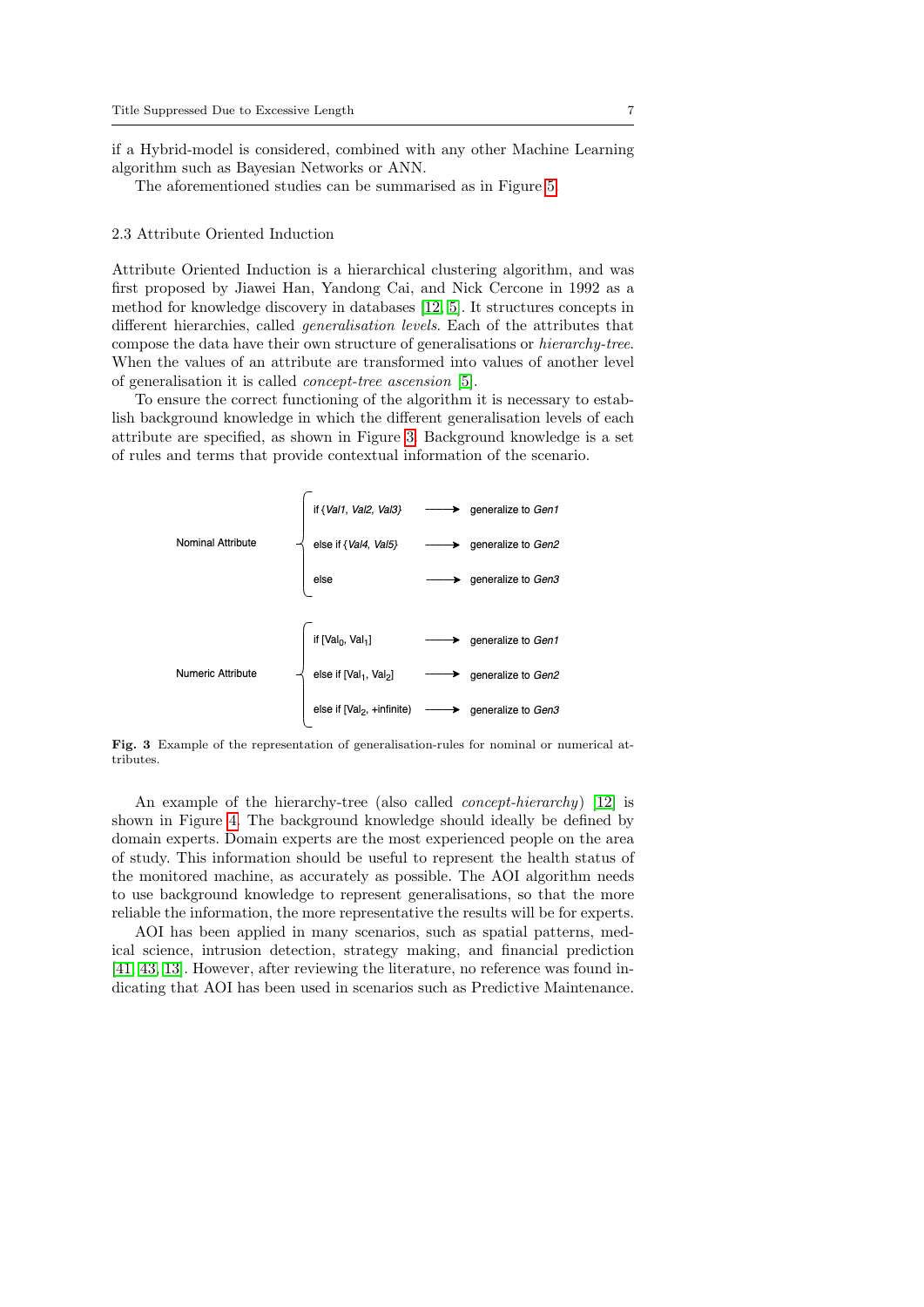

<span id="page-7-0"></span>Fig. 4 Example of a concept-tree or concept-hierarchy of a Predictive Maintenance attribute: Application Pressure.

The ability of this algorithm to combine data collected from the machine and information provided by experts in the field, can prone vital to assisting operators in making better maintenance decisions.

Although AOI algorithm was used in different contexts or applications, none of them were real-time processes, nor their purpose was the evaluation of AD or RUL. Thus, one of the objectives of this research project is to validate its usage to reduce the required computation force and extract knowledge from raw data.

## 2.3.1 Main features of AOI and how it works

Data selection and preprocessing is one of the most important steps to obtain benefits from AOI. The power of AOI resides on defining thresholds and generalisation hierarchies for the features of the data. This is why the application of the AOI must be managed in close collaboration with domain experts. The goal is to establish the most precise generalisation criteria, and thus obtain the most reliable representation of the data after the generalisation is performed.

There are some parameters that must be set before starting the cluster generation process:

- Minimum Cluster Size: The minimum number of instances (aka. tuples) needed to form a cluster.
- Attribute generalisation Threshold: The maximum number of instances allowed in a generalisation level. If the number of different values of the generalised-level of an attribute is greater than the specified threshold, a generalisation must be applied to that attribute.
- Tuple generalisation Threshold: The maximum number of distinct tuples allowed in a generalised relation. If the number of different tuples in a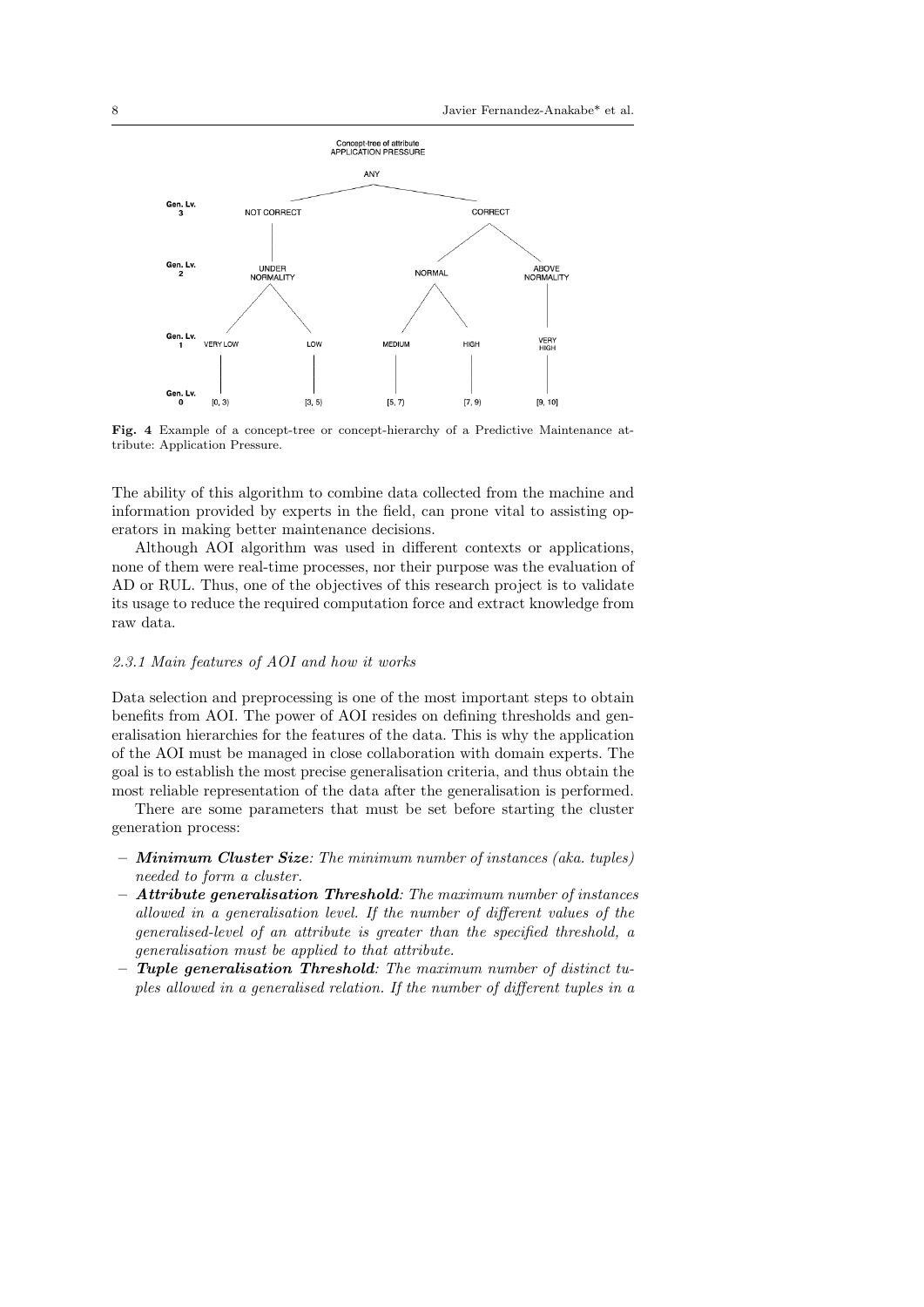generalised relation is higher than the threshold, a generalisation must be applied to one of the attributes. Different criteria can be used to select the attribute to be generalised.

- generalisation Hierarchies and Rules (for each attribute): Definition of different generalisation levels for each attribute with their respective elements; and the conditions to determine which value of the next generalisation level an element can be generalised to.
- $-$  Attribute generalisation Weights: Each attribute must have a specified weight according to their relevance in the clustering process. These weights must be specified by the domain expert to guarantee the coherence of the weighting proposal. This step is important to ensure the correct working of the AOI clustering process.

Once the preprocessing-parameters are set, there are several steps or strategies that must be followed to work with the traditional AOI algorithm, which are listed below:

- 1. generalisation of the smallest decomposable attributes: The most heterogeneous attribute (with the highest number of different values) is the one that must be generalised to reduce the diversity of the dataset and help minimise the complexity, in accordance with the Least Commitment Principle [\[8\]](#page-22-10).
- 2. Attribute removal: If there is an attribute with more distinct values than the generalisation Threshold, and there is not a higher generalisation level for it, the attribute must be removed.
- 3. Concept tree ascension: If there a higher level generalisation exists in the generalisation hierarchy for an attribute, all the values of the current generalisation level of that attribute must be replaced by the next level values.
- 4. Vote propagation: When an attribute is generalised, some tuples become identical. In such cases the votes from the tuples on the previous generalised relation must be added to the new generalisation. At the beginning of the clustering process, the votes of each tuple are set to 1.
- 5. Threshold control for each attribute: If there is an attribute with more distinct values than the Attribute generalisation Threshold, then the attribute must be generalised to the next level of the hierarchy.
- 6. Threshold control for generalised relations: If there is a generalised relation with a higher number of different tuples than the Tuple generalisation Threshold, further generalisation of an attribute must be performed. In this approach, the attribute that will be selected to be generalised is that with the highest number of different values. In case of more than one attribute with the same number of different values occurring, the one with the highest weight will be chosen.

The AOI algorithm overcomes two major obstacles. On the one hand, it characterises the origin of an anomaly or error. This is the foundation of Root Cause Analysis, since it extracts knowledge and gives meaning to raw data. On the other hand, AOI is able to summarise vast amounts of data into a small number of groups.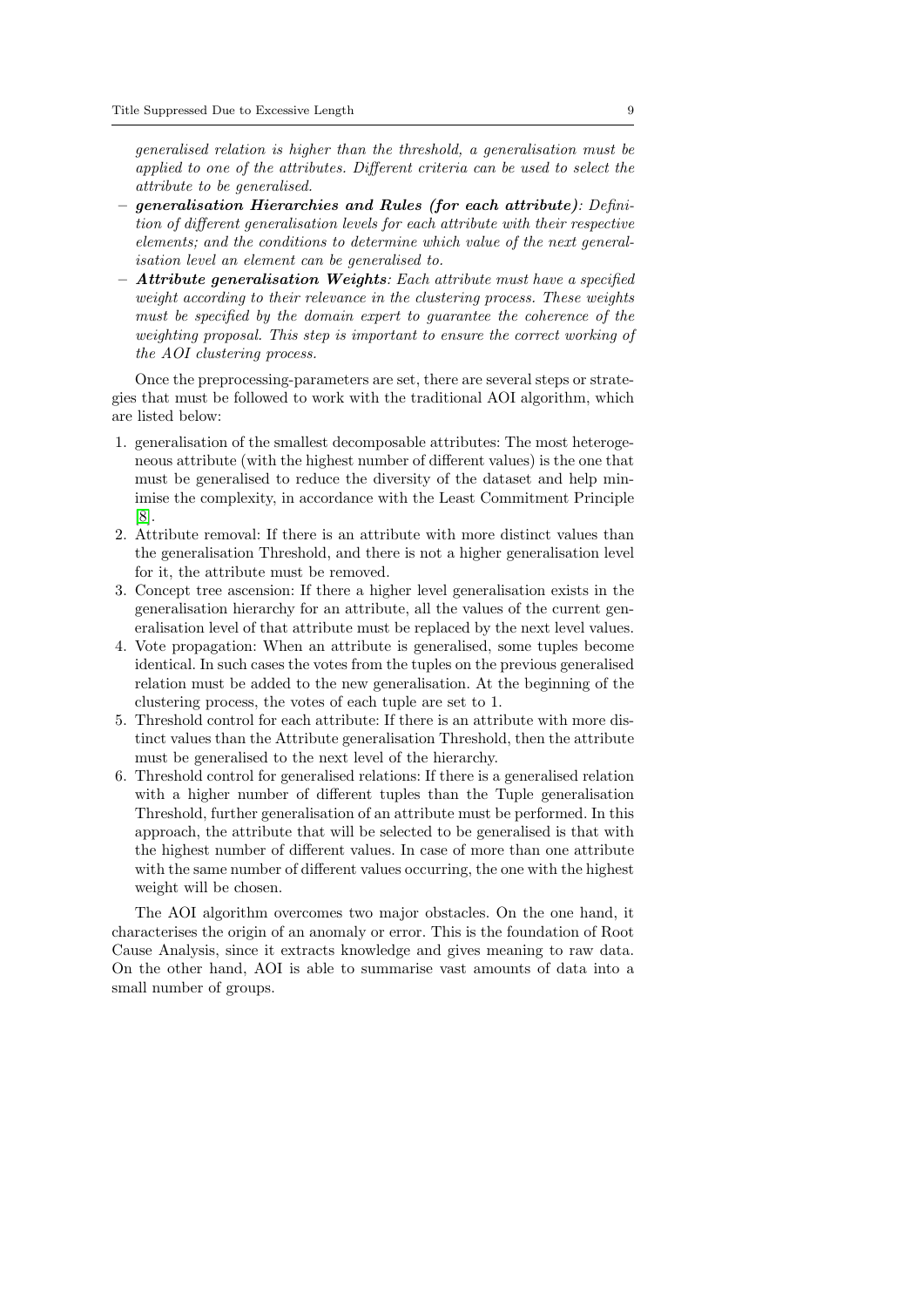The AOI algorithm follows a cyclic methodology. It first generalises the most changing attribute (the attribute with the highest number of different values). Next, it generalises the second most changing attribute. It continues the generalisation process until it meets a stopping criteria, like the absence of sufficient similar elements to form a cluster. Finally, it provides a collection of data groups or clusters. Moreover, every step, the data processing workload is reduced.

In the execution of the generalisation process, first of all the most heterogeneous attribute is detected. Then the attribute with the highest number of distinct values is generalised to the next level, following the hierarchy-tree criteria established previously. When an attribute is generalised, the system tries to find similar rows of data. If there are a number of similar rows higher or equal to the number of elements needed to form a cluster, those elements are removed from the table, and a cluster is generated. The execution continues until no more elements are in the table, or no more clusters can be generated from the remaining elements.

#### 2.3.2 Variants of AOI

In this study, some variants have been added to the traditional AOI algorithm.

The first of these is the inclusion of a loop in the execution of the algorithm. One of the parameters that must be specified prior to the execution of AOI is the minimum number of instances that will generate a cluster. This process is quite arbitrary and depending on which value is specified, there may be instances that do not belong to any cluster at the end of the clustering execution. For this reason, an iterative process has been defined in which the value of the minimum cluster size decreases. That is, suppose we set a value for the minimum cluster size of 10. The algorithm runs with that value and at the end there are X elements that are not clustered. In that case, the AOI algorithm would again be executed with a minimum cluster size value of 9 with the remaining elements (or X in the case of  $X < 9$ ). The process continues until the value is 2. In this way, the number of unclustered elements is minimised.

The second variant included is the addition of a weight to each cluster. This is to perform the calculation of AD and RUL. It is logical to think that a cluster that belongs to a generalised relation in which the levels of generalisation are low refers to more representative states than those whose levels of generalisation are greater. For example, suppose there is a cluster in which none of the attributes has been generalised. In this case, it is clear that the similarities at the time of generating the cluster have been based on raw data. Therefore, it is considered that this cluster refers to a habitual and specific state of the behaviour of the machine. If we have a cluster that has some attributes that have been generalised to a higher level, the representation of the state is no longer as accurate, in fact it is more abstract.

It is important to take into account the number of elements that form the clusters. It is not the same for a specific cluster to be made up of 2 or 200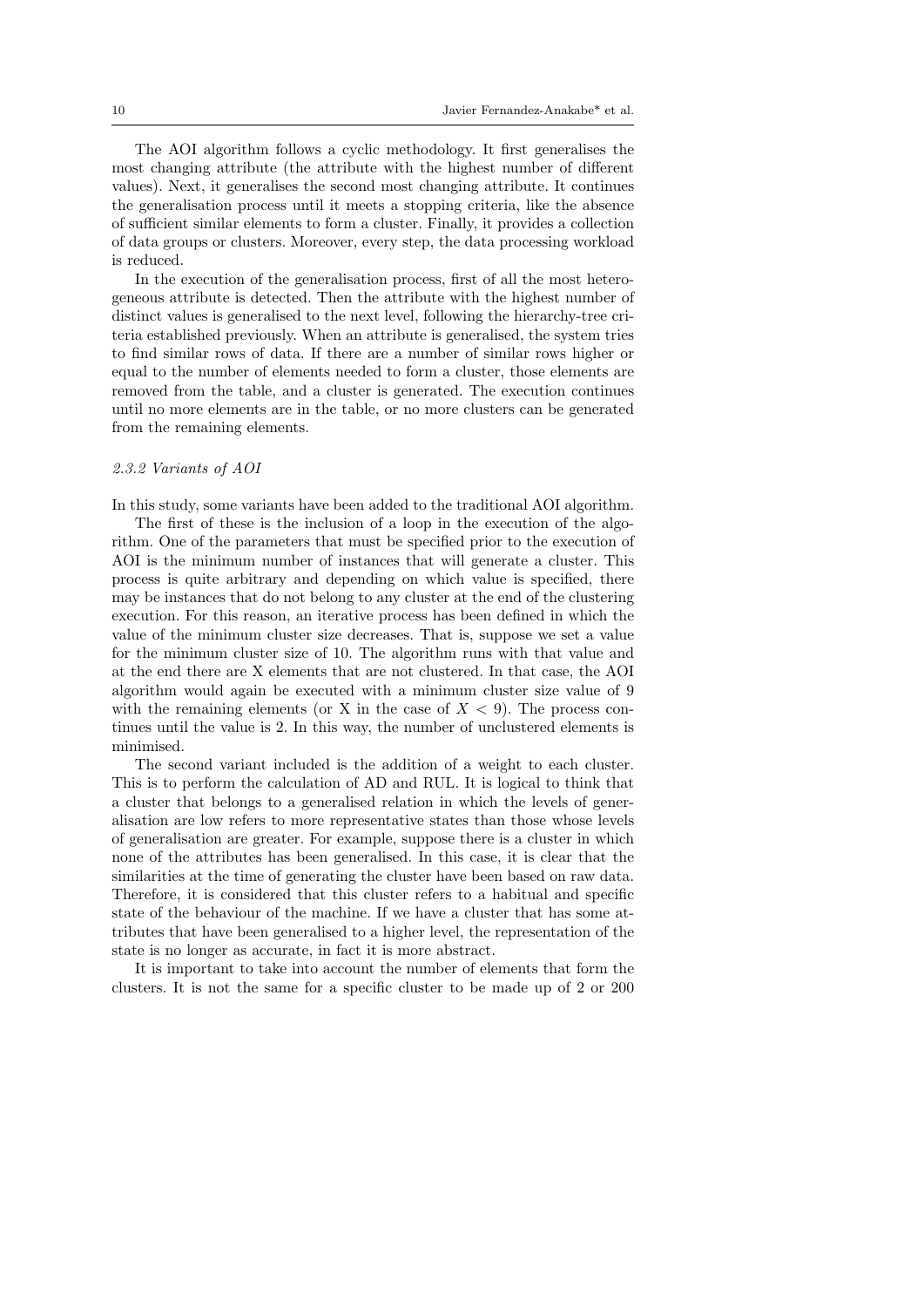instances. The greater the number of elements that composes it, the greater the weight, and this will be affected by the level of generalisations of the attributes. The process of assigning weights to clusters is explained in the section Methodology and Data Preparation for Experiments.

Moreover, some other variations present in the literature must be mentioned. Those papers are related to the implementation and usage of the Attribute Oriented Induction High Level Emerging Pattern (AOI-HEP). Spits Warnars [\[37\]](#page-24-10)argued that the AOI algorithm does not discover new emerging patterns. Therefore implementations of AOI-HEP have been carried out to analyse the capacity of the algorithm to manage emerging patterns on data based on the rules obtained after the processing of the AOI [\[38,](#page-24-11) [39,](#page-24-12) [40\]](#page-24-13).



<span id="page-10-0"></span>Fig. 5 Classification of the different RUL methodologies according to their characteristics.

In the present paper, LSTM models have been selected due to their capacity to manage different sources of data to make predictions. Other models such as ARMA family models can be utilised too, but the decision has been taken due to the LSTM can take into account more parameters of the input data.

# 3 Dataset

The dataset utilised to carry out the experiments was provided by the Prognostics CoE at NASA Ames [\[20\]](#page-23-13). This dataset is made up of multiple simulations of the wear in a turbine engine. There are two groups of data: (i) training data with 100 different simulations, starting at a random point in the wear process, and ending after the error has occurred, and (ii) test data with 100 different simulations, starting at a random point in the wear process and ending before the error occurs. It should be noted that each start moment of each simulation can be different, and it is not specified in any of them. In the case of the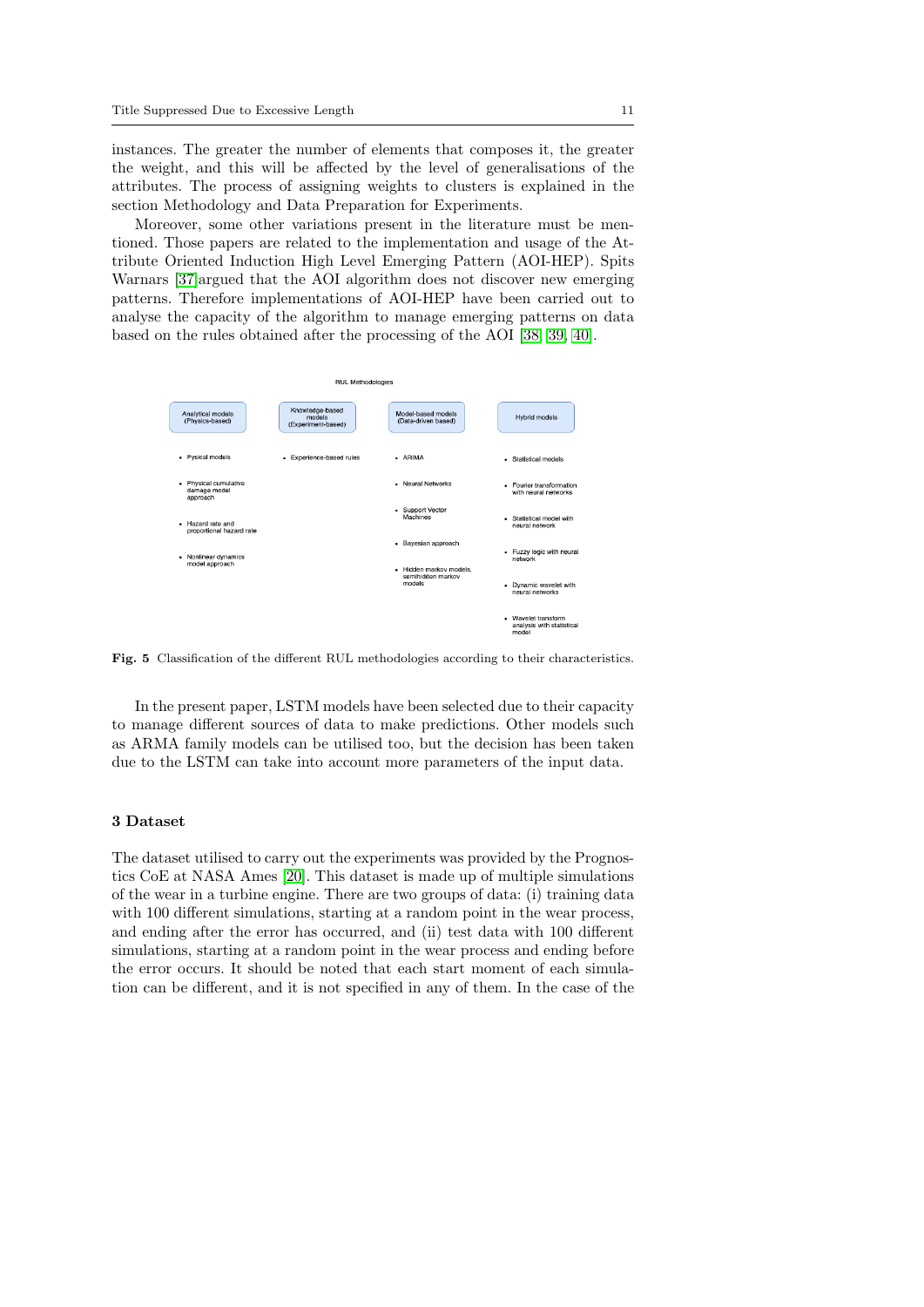test dataset, the number of work cycles before the failure occurs is also not registered. The type of failure that is recorded in all cases is of the same type.

Each element, both in the train and test dataset, has 24 attributes. Three of the attributes are related to Operational Settings, and the rest are sensor measurements connected to the state of the machine. No additional information is provided in the description of the dataset to help describe the attributes.

The aim in the present research is to try to model the wear of the simulations of the test dataset to see how many work cycles remain until the error occurs.

#### 3.1 Data Description and Preprocessing

The 3 Operational Settings attributes were not taken into account in the analysis. Thus, this study uses datasets containing 21 attributes that serve to describe the operation and behaviour of each simulation.

In addition, the simulations contained sensors that did not vary in time, and thus did not provide sensitive information about the behaviour. For that reason, these attributes were eliminated, and only those that showed changes over time were left. In that way, the number of useful variables was reduced from 24 to 14.

### 4 Methodology and Data Preparation for Experiments

Within Predictive Maintenance there are different components to be analysed. This study aims to demonstrate the usefulness of the AOI algorithm to detect changes (change detection), and later anomalies (AD), as well as to calculate the estimated time until the next behaviour error (RUL). The first step is to detect a change point, a moment in the behaviour in which the working process starts going outside control limits, since the term anomaly implies a failure.

To that end, it is important to follow a working action schedule, divided in two parts: (i) Training, and (ii) Testing.

## 4.1 Train Methodology

The main objective of the training phase is to construct the learning models which change detection and the RUL estimation are based on. The workflow is divided into two parts: (i) generation of the quantification function (Figure [6\)](#page-12-0), and (ii) construction of learning models (Figure [7\)](#page-14-0).

One of the most important steps in any Data Analytics scenario is to inspect the data, as shown in the Data Description and Preprocessing section. On the one hand, the validity of the data must be ensured, since the results will greatly depend on that. On the other hand, this data must be understood,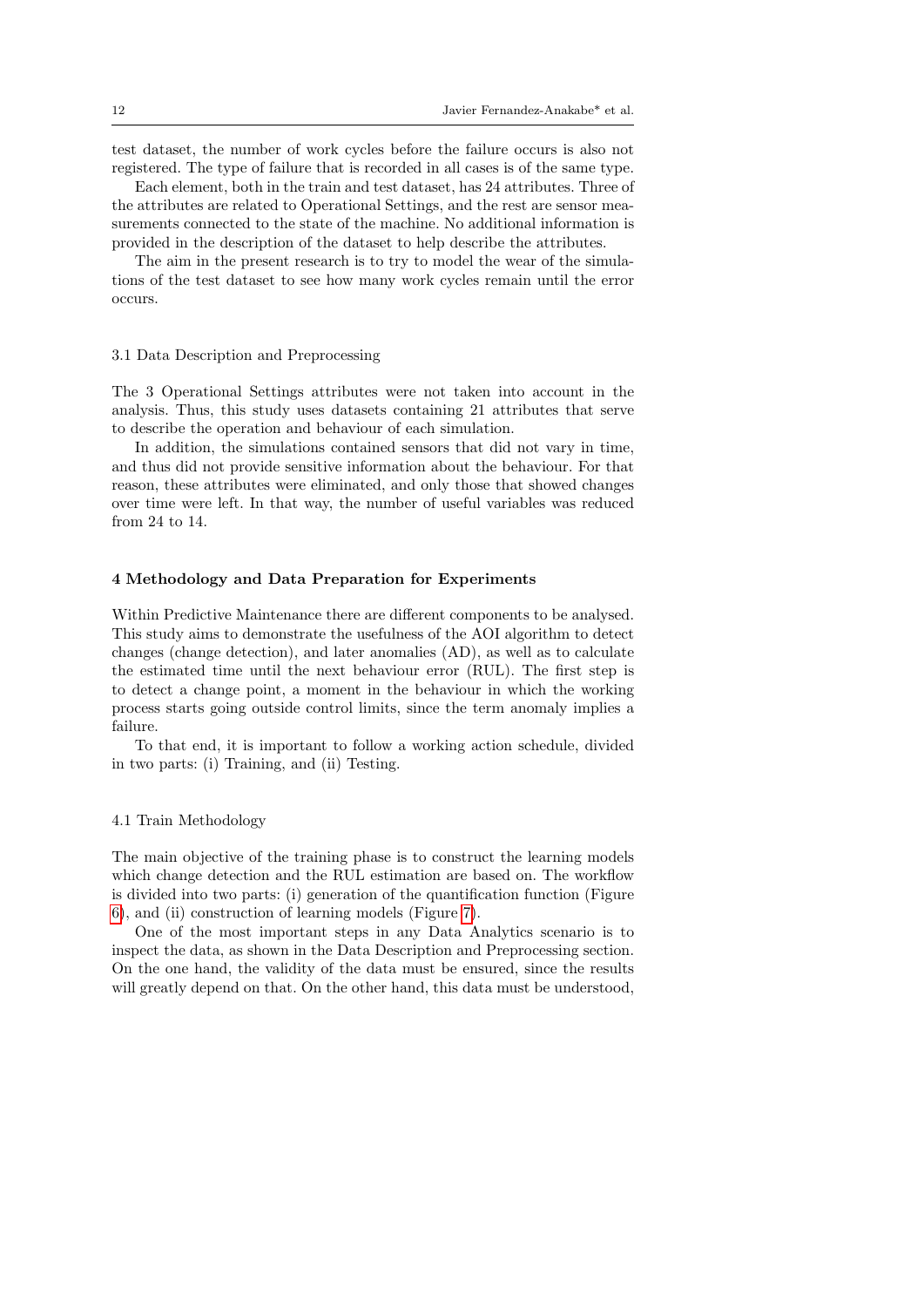

<span id="page-12-0"></span>Fig. 6 Part I of the Train Methodology of the Predictive Maintenance workflow with the AOI algorithm.

to be able to apply the most appropriate transformations according to its characteristics.

Next, the tuning process of the AOI algorithm begins. With the help of the knowledge of the domain experts, generalisations for the attributes must be established and the hierarchy-trees constructed. In the case of this experiment, there was no domain expert and the information offered by the open data source was limited. Thus, an alternative strategy to establish generalisations was followed. Since all the initial values of the dataset are numerical, the data was divided into blocks of 10 percentiles referring to each attribute. Thus, the arbitrariness of the division was reduced using a statistical approach.

Similarly, without domain experts that indicate the relevance of the attributes that characterise the data, the criterion for establishing the weights was arbitrary.

Once the AOI algorithm is tuned, the process of generating the clusters begins, assigning each one a weight according to the characteristics it has. The final set of generated clusters is denoted as the Knowledge Base. To calculate the weight of the clusters, it is first necessary to calculate the weight of the generalised Relationship. Depending on the level of generalisation of attributes in a generalised Relationship, the weight will vary. The more attributes that are generalised and the higher their level of generalisation, the lower the weight.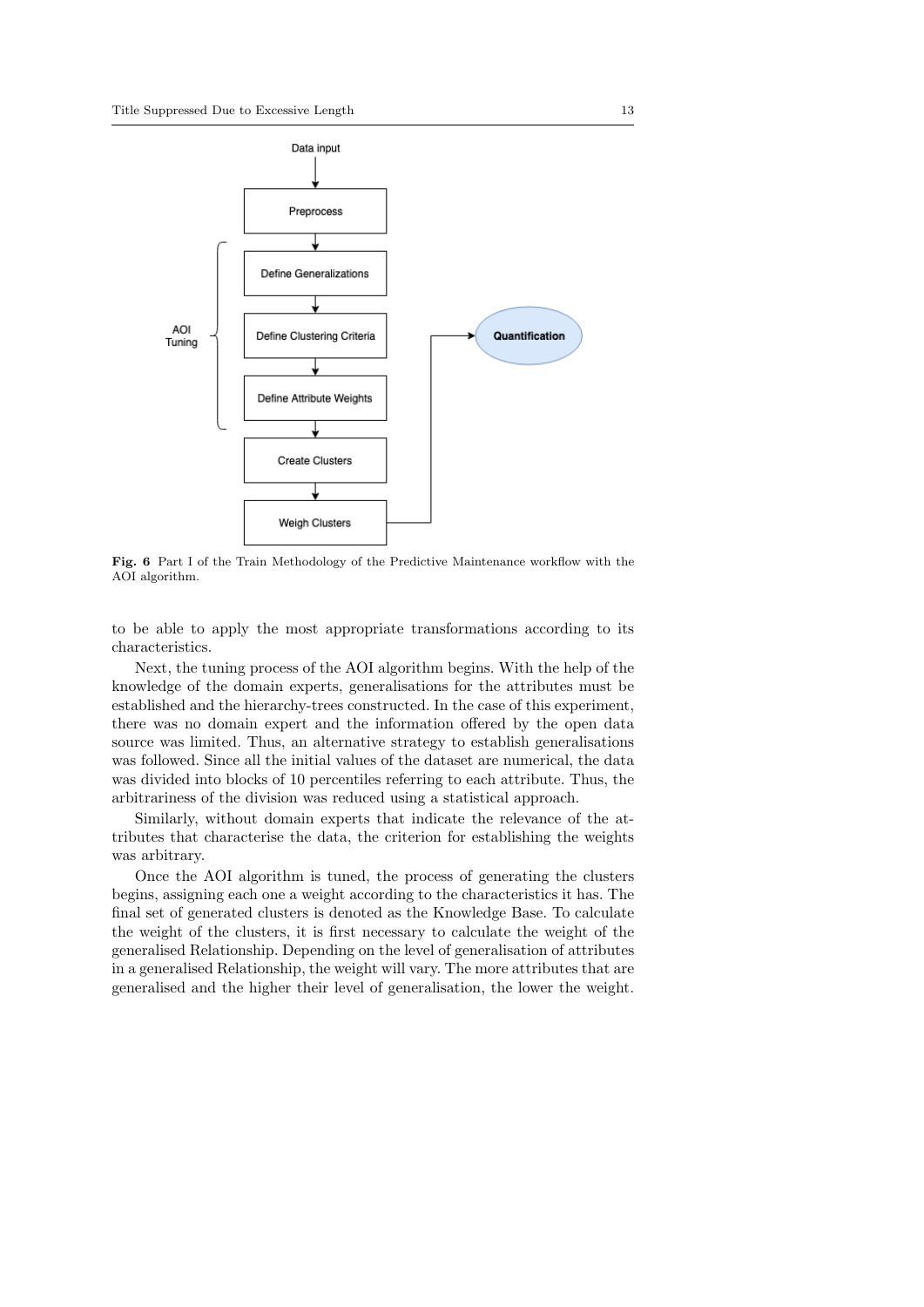This is because the quantification function indicates the degree of reliability which a state can be considered to be frequent in behaviour. If the level of generalisation is high, it indicates that the description of the state is more abstract, and therefore, the value of the cluster is lower. The partial weight of a cluster for a specific generalised Relationship is set out in Equation [1.](#page-13-0)

<span id="page-13-0"></span>
$$
generalisedLevelWeight(i) = \frac{\sum_{j=0}^{numattr} \frac{1}{2^{genlevel}}}{2^{unl event}}{numattr}
$$
\n(1)

The *numattr* variable refers to the number of attributes of the dataset, and genlevel indicates the generalisation level of that attribute. As explained in Figure [4,](#page-7-0) each attribute has its own hierarchy-tree, with distinct levels in which the values of the attribute are represented.

Table [1](#page-13-1) shows an example of the values of the clusters after executing the AOI and assigning them the weight of the generalised Relationship. The first and the second columns refer to the id of the cluster and the weight of the generalised Relationship which the cluster belongs to. The third column indicates the number of elements that have made up the cluster. This variable is important when assigning the final weight to the clusters. The more instances that make up a group, the greater the weight in the quantification function. The fourth column indicates the number of elements existing before the cluster was formed. The last variable indicates the difference in weight that exists between the current generalised Relationship and the previous one.

Table 1 Variables of interest to compute the cluster weights.

<span id="page-13-1"></span>

| Cluster   | GenRel Weight | Elems    | Outliers | Diff. |
|-----------|---------------|----------|----------|-------|
| Cluster 1 | 0.8           | 100      | 500      | 0.2   |
| Cluster 2 | 0.7           | 20       | 400      | 0.1   |
| Cluster 3 | 0.55          | 10       | 380      | 0.15  |
|           | $\cdots$      | $\cdots$ | $\cdots$ | .     |
| Cluster N | 0.1           |          | 40       | 0.05  |

In Table [1](#page-13-1) the partial weight of the clusters is shown taking into account only the generalised Relationship which they belong to. Equation [2](#page-13-2) shows the method to calculate the final weight of the clusters. On the one hand, the weight of the generalised Relationship is computed, as shown in Equation [1,](#page-13-0) and on the other it is necessary to calculate the value between that weight and the weight of the previous generalised Relationship that will be assigned. Hence, if the value of a generalised Relationship is 0.5, and the value of the preceding generalised Relationship is 0.6, the clusters of that generalised Relationship will have a value between 0.5 and 0.6 depending on how many elements it is composed of.

<span id="page-13-2"></span>
$$
ClusterW(x, i) = GenLvW(i) + \frac{inst(x))}{outl(i)} \cdot diffw(i)
$$
 (2)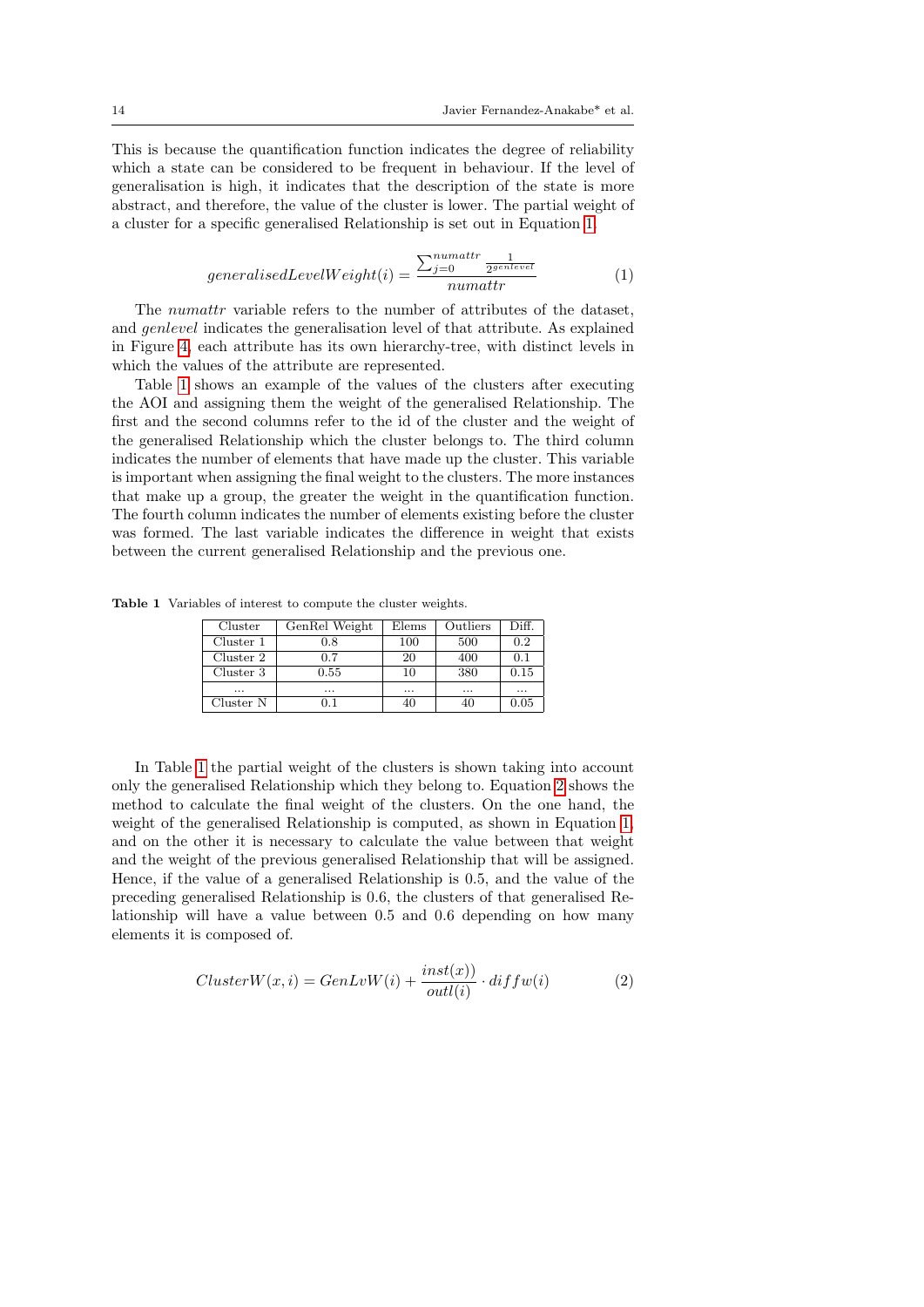Each generalised Level can contain multiple clusters. Therefore in this equation, the weight for the x-th cluster on the  $i$ -th generalised Level is represented.  $GenLvW(i)$  refers to the weight of the *i*-th generalised Level.  $inst(x)$ indicates the instances that comprise the x-th cluster;  $outli(i)$  makes reference to the number of outliers of the generalised Level i; and  $diffw(i)$  is the difference of the weight between the  $i$ -th generalised Level and the previous one.

After establishing the weights for the clusters, the quantification function can be calculated. The quantification process consists of defining a numerical function that is correlated with the level of machine wear. In this case, the quantification was calculated for each of the simulations of the training dataset, as well as the test. To do this, the generalisation possibilities for each element of each simulation must first be analysed. Once the possible generalisations have been detected, a check is made to determine if there is a cluster that corresponds to that generalisation, and if it exists, the corresponding cluster weight is assigned. This process is explained further in the Test Methodology subsection.

Once the quantification is calculated, it is necessary to generate 3 more outputs to manage the change detection and RUL tasks: (i) EWMA control limits, (ii) LSTM predictive model, and (iii) the Western Electric Rule which best fits.



<span id="page-14-0"></span>Fig. 7 Part II of the Training Methodology of the Predictive Maintenance workflow with the AOI algorithm.

## 4.1.1 Calculation of EWMA control limits

To carry out the Change Detection, Statistical Process Control (SPC) charts were utilised. These charts are useful when there is an interest in detecting certain variability in a specific process. In this case, the so-called EWMA (Exponentially Weighted Moving Average) control chart was selected, which is particularly useful when small process shifts are of interest [\[18\]](#page-23-14).

The EWMA chart has two control limits, and once they are exceeded, it indicates that there has been a change in the behaviour of the system. In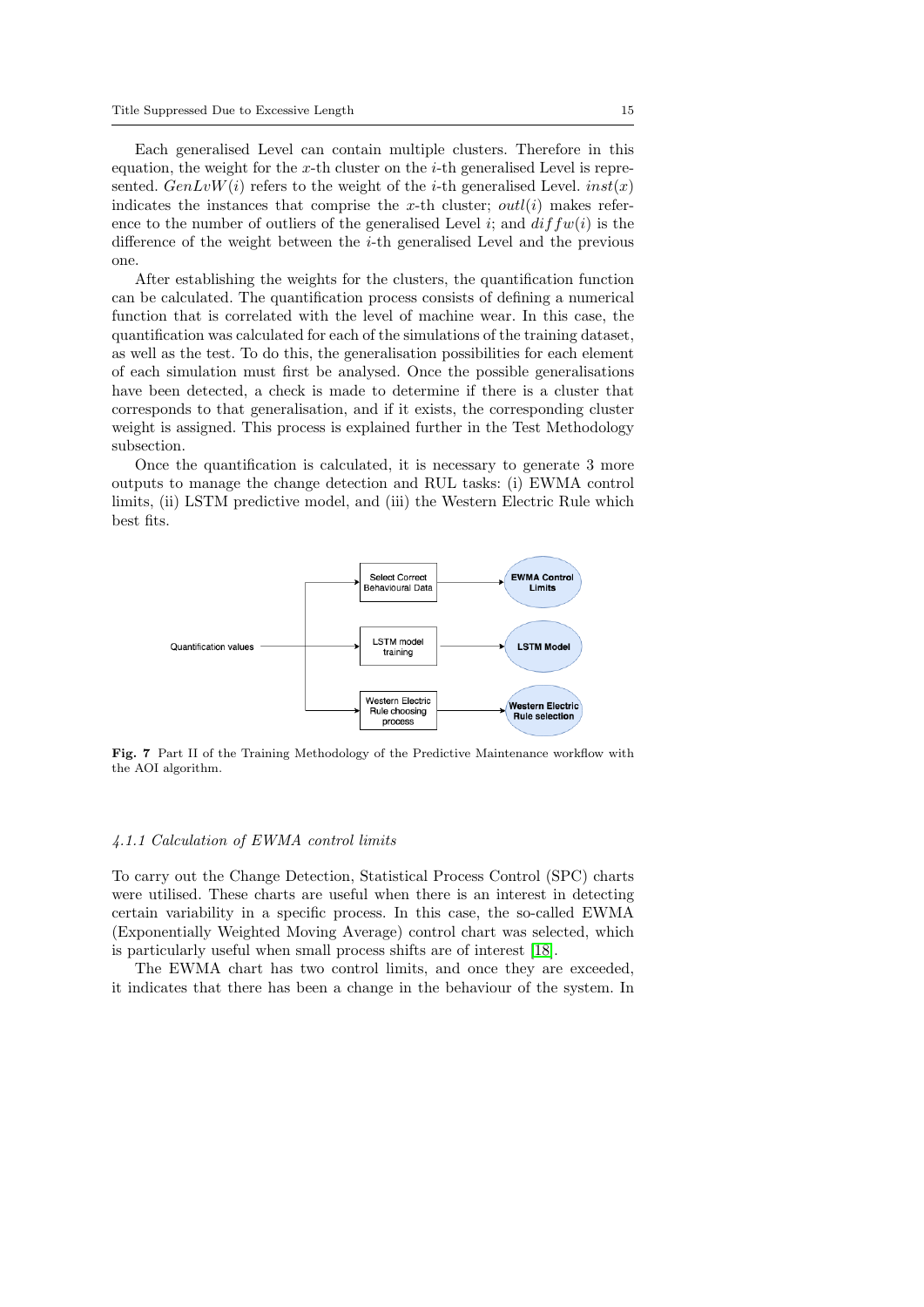Figure [8](#page-15-0) an example can be observed, and in Equations [3](#page-15-1) and [4](#page-15-2) the calculation of the control limits (Upper Control Limit: UCL, and Lower Control Limit: LCL) are shown. To generate the control thresholds of the EWMA chart, it is necessary to use data referring to the correct functioning of the machine. For this reason, a subset of initial instances of each simulation was selected.

<span id="page-15-1"></span>
$$
UCL = \mu_0 + L \cdot \frac{\sigma}{\sqrt{n}} \cdot \sqrt{\frac{\lambda}{(2-\lambda)} \cdot (1 - (1-\lambda)^{2i})}
$$
(3)

<span id="page-15-2"></span>
$$
LCL = \mu_0 - L \cdot \frac{\sigma}{\sqrt{n}} \cdot \sqrt{\frac{\lambda}{(2-\lambda)} \cdot (1 - (1-\lambda)^{2i})}
$$
(4)

 $\mu_0$  and  $\sigma$  refers to the mean and standard deviation of the population. L is the multiple of the rational subgroup standard deviation that establishes the control limits. Its value is usually set between 2.7 and 3.0.  $\lambda$  is the weight given to the most recent rational subgroup mean. It is recommended assigning a value between 0.05 and 0.25 [\[25\]](#page-23-15).



<span id="page-15-0"></span>Fig. 8 Example of an EWMA chart in which the UCL is exceeded [\[25\]](#page-23-15).

# 4.1.2 Generation of LSTM model

A structure based on neural networks, specifically Long-Short Term Memory (LSTM), was used to predict the future states of a quantification function. The aim of this is to have a system that is capable of estimating the future behaviour of the quantification function. This leads to the calculation of the RUL.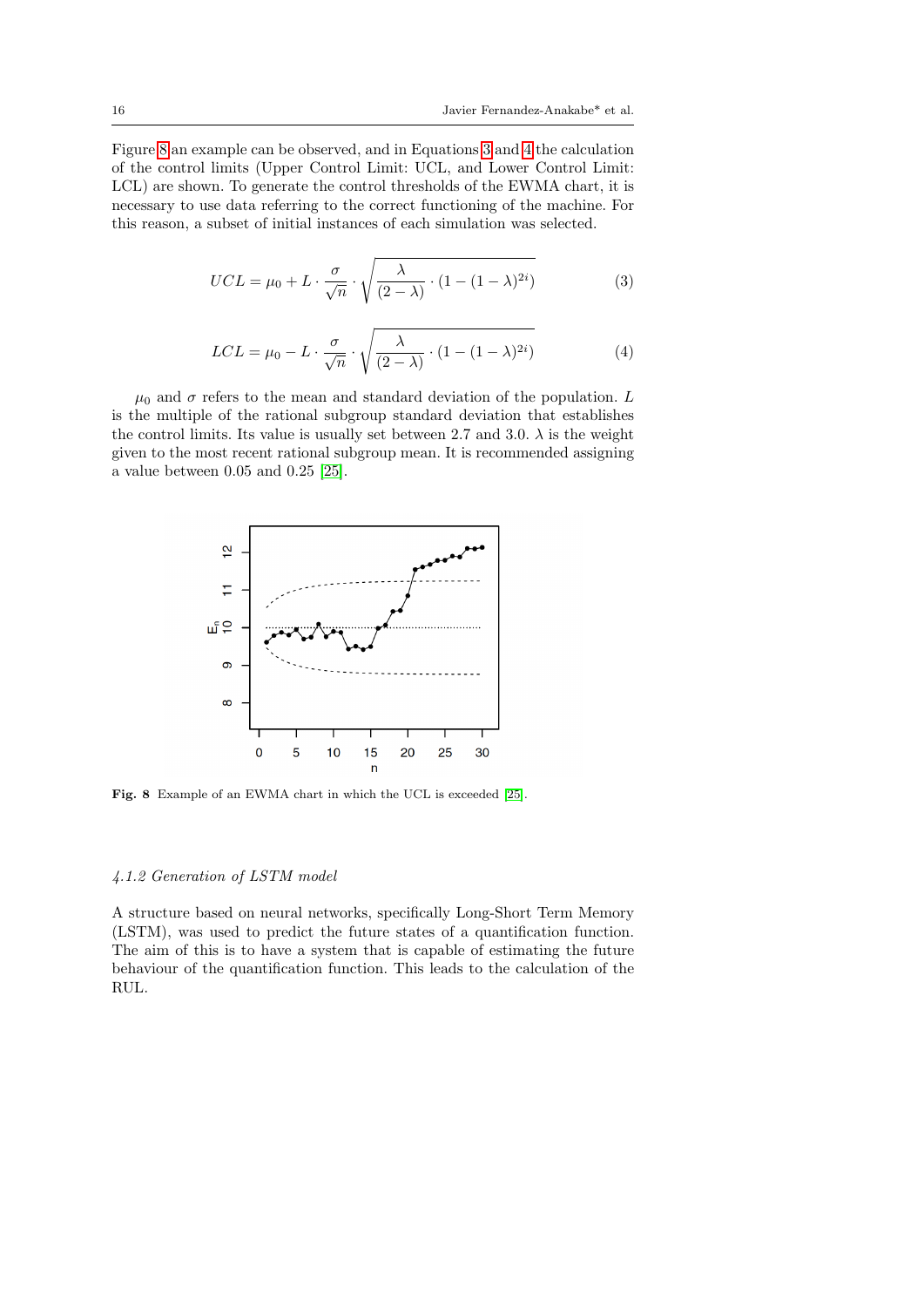### 4.1.3 Selection of the Western Electric Rule that best fits

Once a change in the behaviour of the process has been detected, it is necessary to predict how many work cycles remain until the error or breakdown occurs. Thus, it is necessary to establish a criterion to decide when a state is considered an anomaly.

In this study, the so-called Western Electric Rules (WER) were used. These are decision rules within the SPC area that are used to detect out-of-control conditions in control charts.

There are 4 WERs:

(i) One point above Upper Control Limit or below Lower Control Limit.

(ii) Two points above/below  $+2/-2$  times standard deviation from the centre line.

(iii) Three out of four points above/below  $+1/-1$  time standard deviation from the centre line.

(iv) Eight points in a row above/below the centre line of the chart.

Depending on which WER is used, the condition to be able to detect an anomaly changes. In this study, the objective was to analyse the ability of each WER to detect an anomaly. It was considered that the point at which the error occurs is at the end of the simulation. A set of simulations in which the moment of failure is known was selected. Then, the work cycle in which the failure occurred was compared with the estimation that each WER was able to provide for each simulation. To this end, the mean absolute error and the mean squared error were used as a criterion for measuring the quality of the prediction. The WER that best adjusted to the real moment of the failure was chosen.

In this way, the training phase aims to generate 4 outputs to manage AD and RUL tasks. (i) Form the clusters and establish their weights to be able to represent the quantification function of each simulation. (ii) Calculate the control limits to represent the EWMA control chart which detects changes in the behaviour of the machine. (iii) Train an LSTM model capable of predicting the future behaviour of the quantification function, and (iv) select the WER that best suits the estimation of the remaining cycles until the failure happens.

#### 4.2 Test Methodology

In the test phase, the objective is to apply the models generated in the training phase, to assess their ability to detect changes in behaviour and predict the RUL. Figure [9](#page-17-0) sets out the workflow.

The first step, after preprocessing the data, is to label the instances and assign them their corresponding weight. To do this, the attributes of each instance are inspected and whether there is a match in the Knowledge Base is determined. First, the clusters belonging to the generalised Relationship with the highest weight are inspected. In the case that there is no match for an element, its attributes are generalised to the next generalised Relationship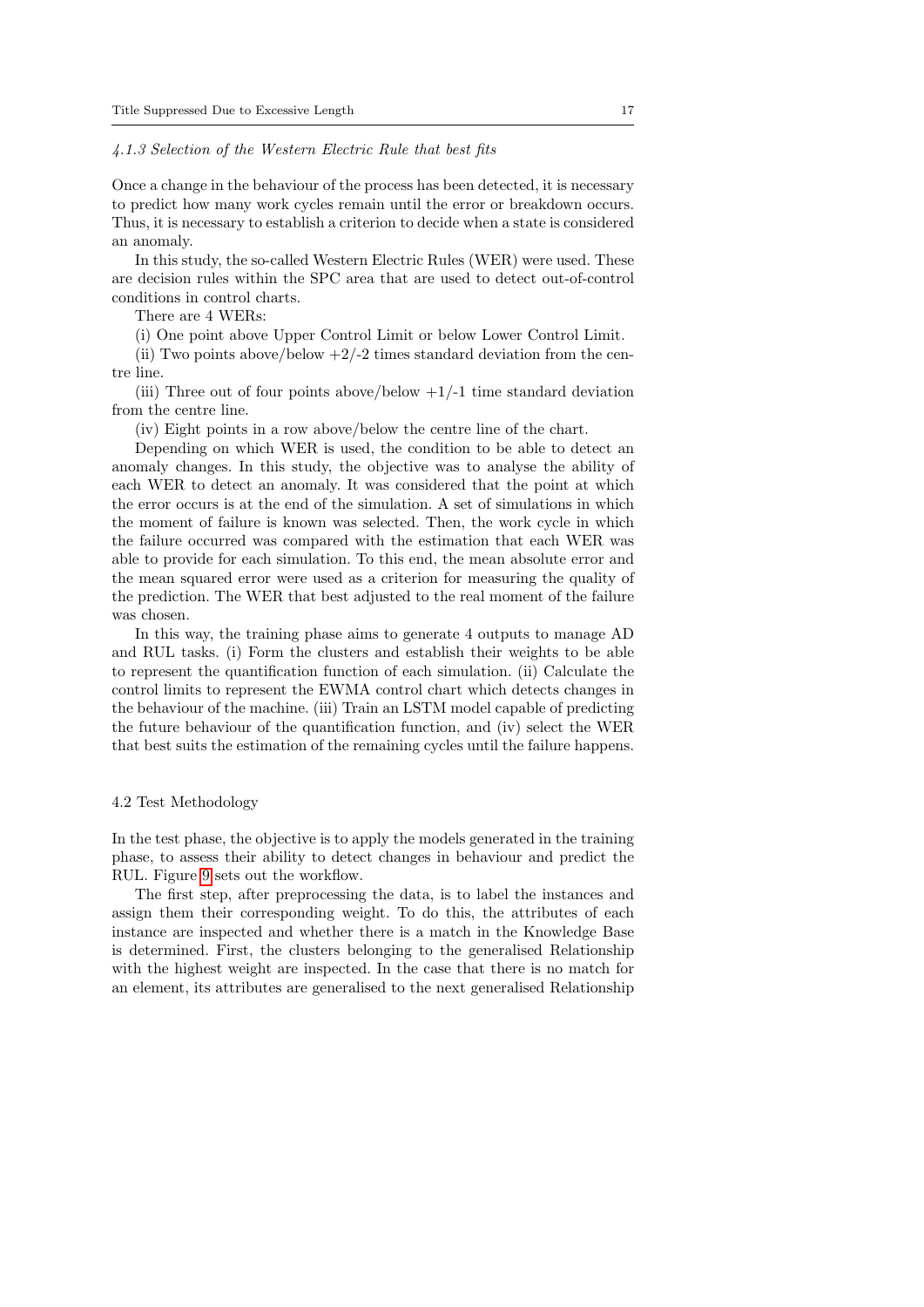

<span id="page-17-0"></span>Fig. 9 Test Methodology of the Predictive Maintenance workflow with the AOI algorithm.

with the greatest weight. At the end of this process, the instances of each simulation are associated with a Knowledge Base cluster and its respective weight. Hence, enabling the representation of quantification function of the current simulation. Instances that do not find equivalences in the Knowledge Base have a weight of zero, and are treated as anomalies.

Once the quantification function is represented for a simulation, the change detection and RUL processes can be executed.

### 4.2.1 Change Detection

To detect when a process is working outside the control limits, the EWMA control chart was used. Once the control thresholds are calculated in the training phase, it is necessary to transform the quantification function for the EWMA analysis. This transformation is performed by applying Equation [5.](#page-17-1)

<span id="page-17-1"></span>
$$
z_1 = \lambda \cdot x_i + (1 - \lambda) \cdot z_{i-1}
$$
  
\n
$$
z_0 = \mu_0
$$
\n(5)

 $x_i$  refers to the *i*-th element of the inspected dataset, and  $z_{i-1}$  indicates the element of the EWMA transformation of the previous step.

It is therefore considered that a state is outside control limits when either of the two thresholds is exceeded.

# 4.2.2 RUL

Once the process is detected as working outside of control limits, the next step is to predict when the error may occur. To do so, it is important to take into account the following: the change detection process only finds states that work outside the control limits (change points), but this does not mean these states are always considered as anomalies.

The moment the system detects a change point, it is inspected to determine if the corresponding WER is fulfilled. In the case of compliance it is considered as an anomaly, and in the case of non compliance, the LSTM model is applied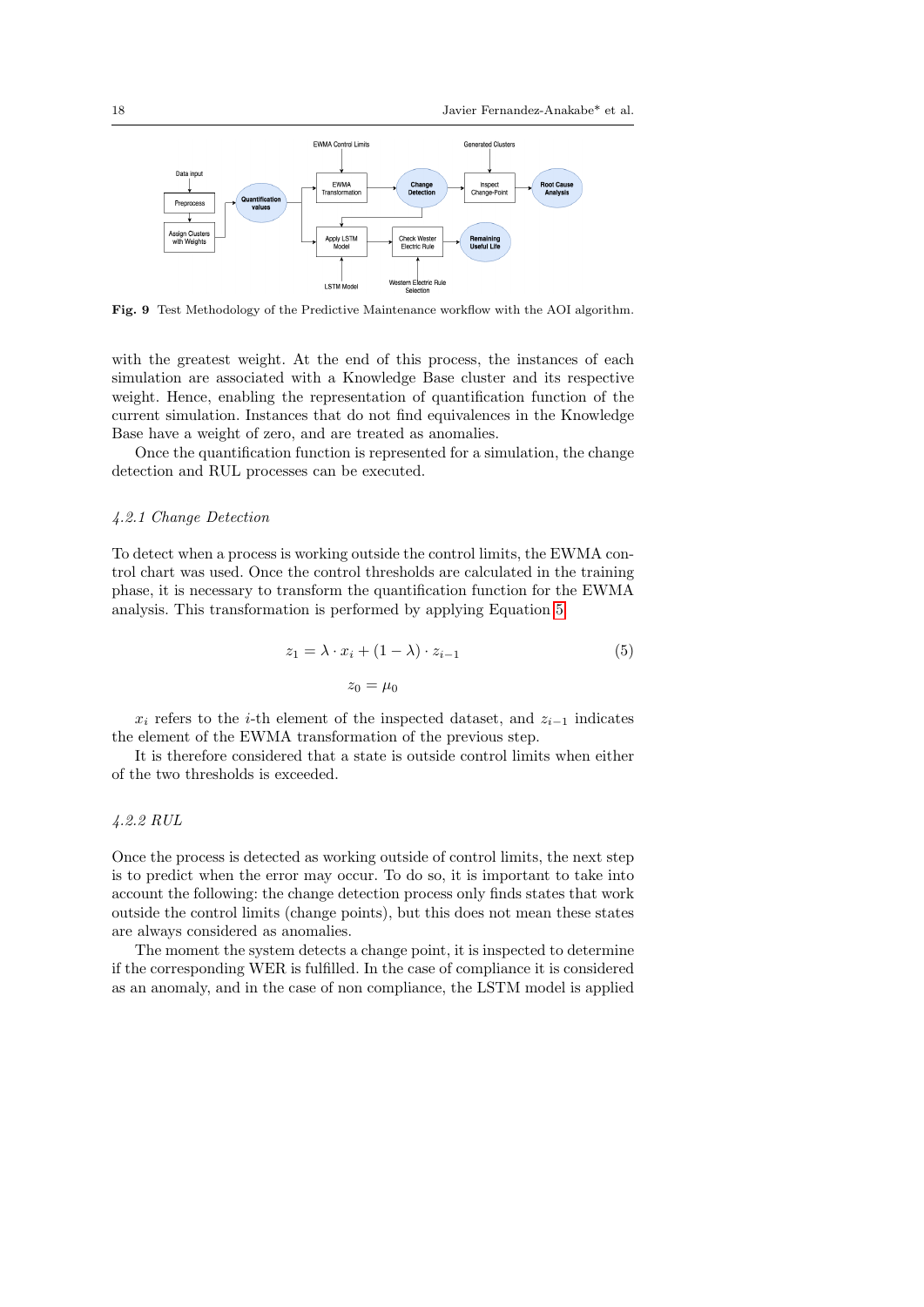to predict the future behaviour of the quantification function until the condition indicated by the WER is met. Thus, the number of cycles that remain until the next anomaly occurrence is calculated.

#### 5 Results

This experiment was performed with a minimum cluster size of 10, and decreasing iteratively as explained in the Variants of AOI section. In addition, 4 different concept-tree levels were defined for each attribute.

Figure [10](#page-18-0) shows an example in which the quantification function has been applied to a simulation. As can be seen, the initial values of the function are low, and at the end, these increase sharply. Considering that the type of failure for all simulations is the same in this dataset, we assume that the moment in which the values start to increase is when the faulty states become clear. The behaviour before the failure can be different for each simulation, but the states indicating the moment in which the failure starts are the same. For this reason the final part of the simulation has higher quantification values.



<span id="page-18-0"></span>Fig. 10 Example of a quantification function of a simulation.

The simulation was then transformed into the EWMA chart. Correct behavioural data was needed to compute the centre line and the control limits. Hence, assuming that the initial values of the quantification (i.e. until the function starts to increase) were not representative of failure states, these values were considered as correct. Thus, the first 100 points of each simulation were selected to calculate the control limits. Figure [11](#page-19-0) shows the quantification function after being transformed into the EWMA chart.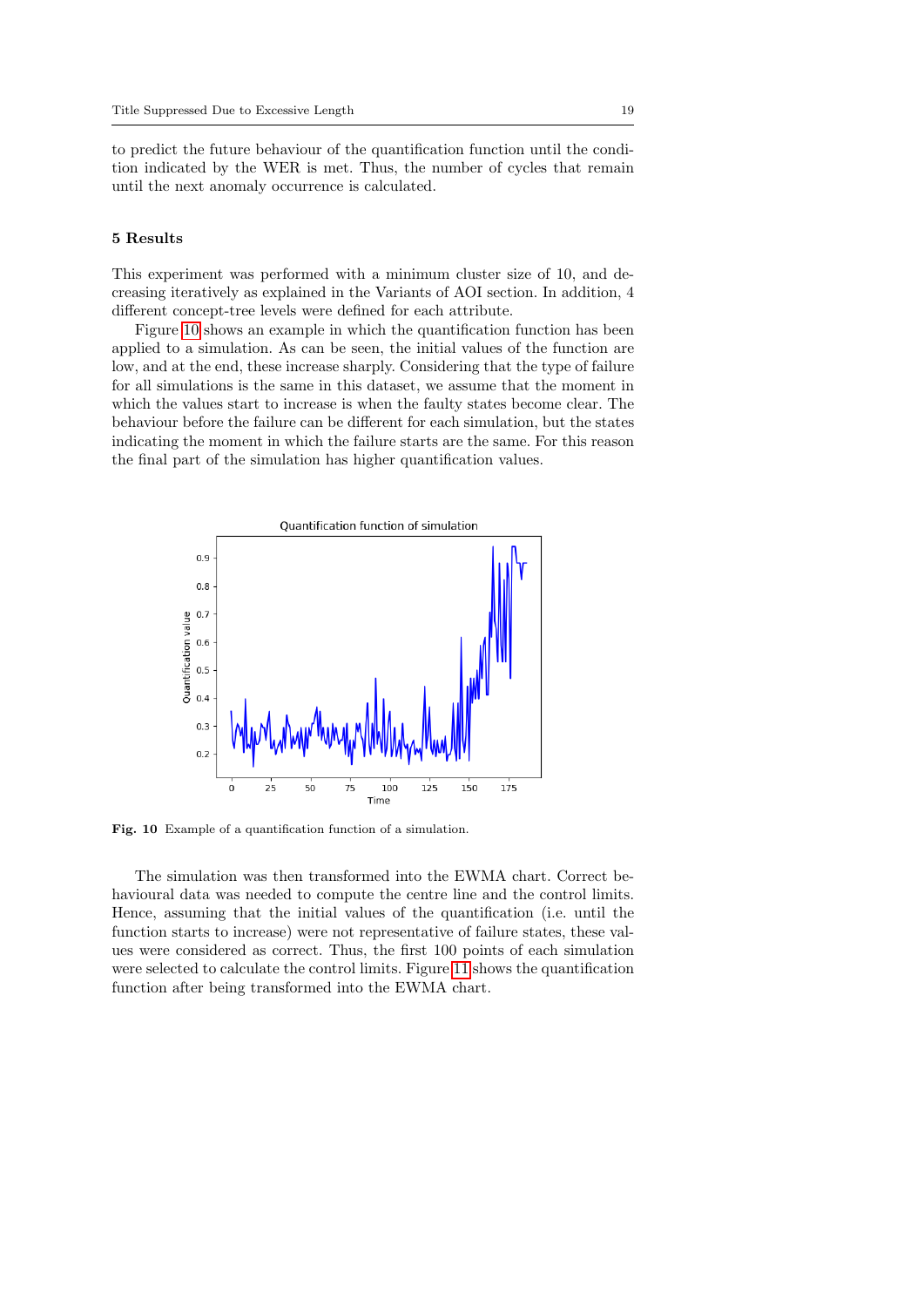

<span id="page-19-0"></span>Fig. 11 Representation of an EWMA chart for a simulation with the UCL.

As the moment of failure was considered to be when the quantification started to increase, the point on which the function exceeds the UCLwas inspected. Thus, only the UCL is represented in the EWMA chart. When the function achieved values higher than the UCL, change points that could lead to a failure were detected.

For the estimation of the RUL, an LSTM neural network was defined. To make the predictions, this LSTM model learnt from the values prior to when the first change point was detected. In Figure [12](#page-20-0) an example of the RUL prediction using the quantification function is shown. The blue section represents the real quantification function of a simulation, while the orange section is the prediction made by the LSTM model. The quality of the prediction model was measured by means of the root mean square error (RMSE) and the value was 0.036021.

Next, the WER that best fitted the real moment of failure was selected. The results of the tests performed for the different WERs are shown in Table [2.](#page-19-1) As can be seen, WER 4 obtained the best result.

Table 2 Representation of the mean error between the real RUL and the estimated RUL with the different WER conditions.

<span id="page-19-1"></span>

| WER.  | Mean Absolute Error | Mean Squared Error |
|-------|---------------------|--------------------|
| WER 1 | 56.0                | 8518.48            |
| WER 2 | 33.25               | 4125.35            |
| WER 3 | 17.55               | 1084.13            |
| WER 4 | 6.26                | 72.74              |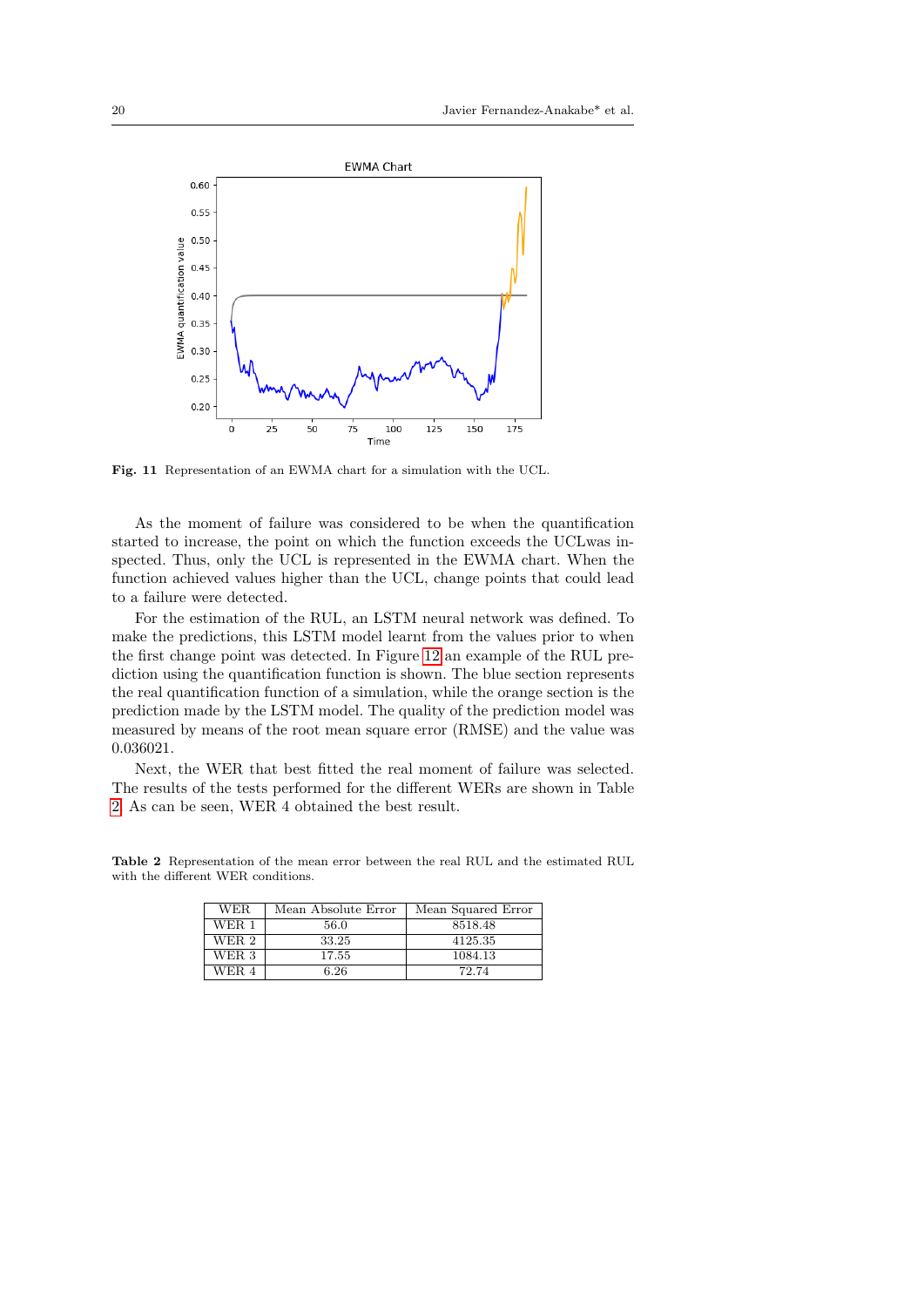

<span id="page-20-0"></span>Fig. 12 Comparison between Real and Predicted quantification function, starting from the change point.

Figure [13](#page-21-0) shows the example of a simulation starting from the detected change point, in which the future behaviour of the function was predicted and the fault was found. The grey section indicates the real quantification function until the change point was detected. The blue section represents the function predicted by means of the LSTM model, and the red section indicates the points of the function after the anomaly was found. The LSTM neural network was trained splitting the data into 70% for the training phase and 30% for the testing.

Finally, the quality of the implemented prediction system was measured. Two main aspects were taken into account:

(i) Mean absolute error: The difference between the real RUL value and the predicted value from the moment a change point was detected. The result of the analysis was 39.02.

(ii) Detection of the change point before the occurrence of the anomaly: Detecting if the simulation is going out of the control limits before the failure occurs is critical to prevent breakdowns. The change point was detected before the failure in 100% of cases.

In some simulations the change point was detected very early (work cycle ¡ 40). In these cases the prediction of the quantification function performed by the LSTM model was not as precise. If only those simulations in which the change point occurs after the first 40 work cycles are taken into account, the result of the mean absolute error improves (13.30).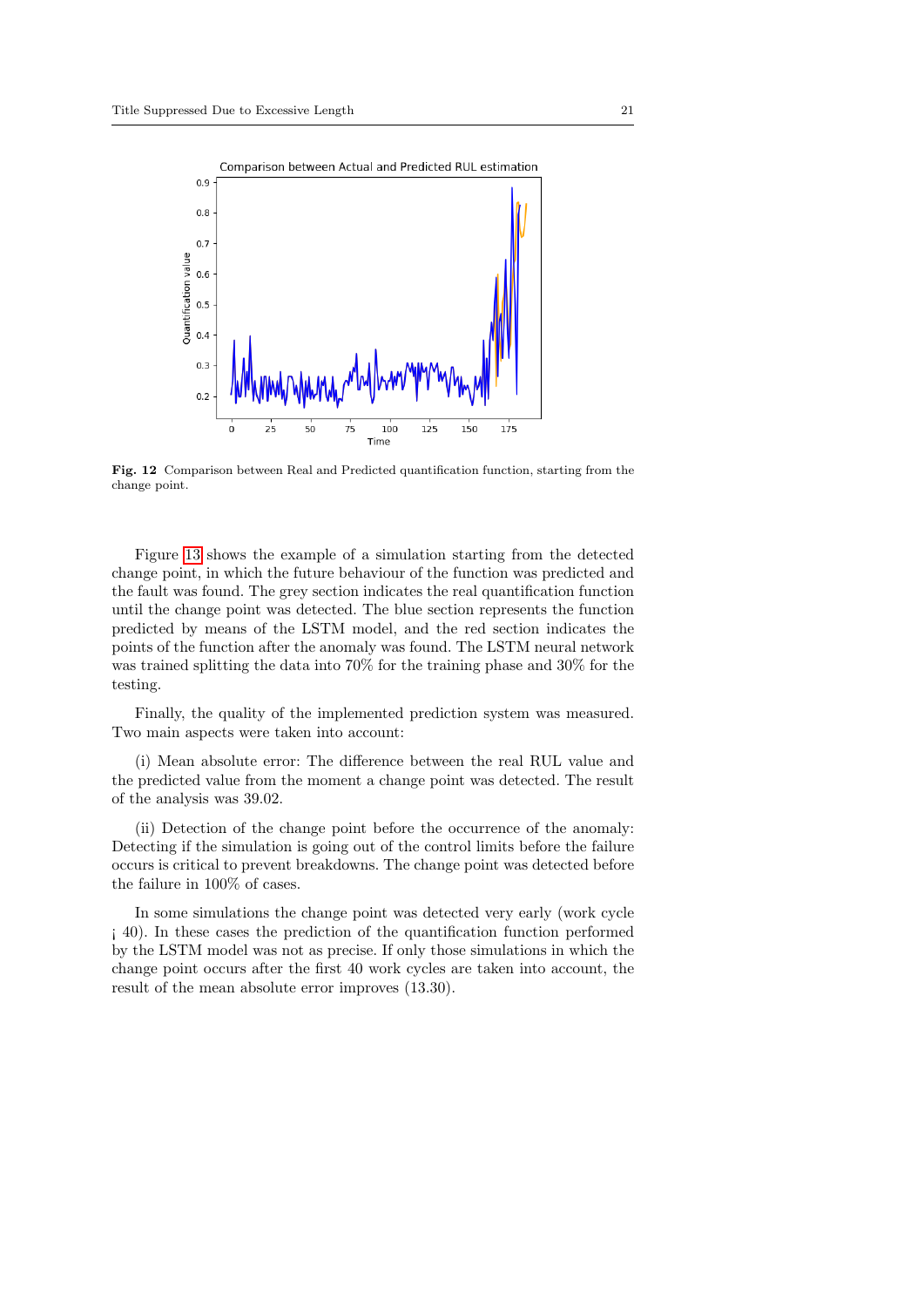

<span id="page-21-0"></span>Fig. 13 RUL prediction over a simulation using WER4 condition.

# 6 Conclusions and Final Remarks

This paper has presented a novel approach to a Predictive Maintenance scenario, using an Attribute Oriented Induction (AOI) algorithm. The results obtained confirm the validity of the proposal, as the methodology was able to detect anomalies, and calculate the RUL until breakage with a considerable degree of accuracy. As a result of this study, a number of conclusions can be drawn.

The study shows that it is possible to effectively implement a working methodology based on Data Driven Predictive Maintenance. This is reflected in the choice of a method to detect anomalies, such as the WER, and its combination with neural network models to model the function and calculate the RUL. The error with which the WER is able to detect the breakage in the quantification function is very low, and thus ensures a more methodical process. Moreover, the modelling of algorithms over time, such as the LSTMs in this case, enables the detection of future anomalies to a high degree of precision.

One limitation that should be noted however, was that the use case presented in this paper did not include domain experts, despite this option being one of the clear advantages of the AOI algorithm. Notwithstanding this limitation, the methodology proved valid to manage a Predictive Maintenance scenario, and the inclusion of domain expert knowledge in future studies would lead to improved results, since the experts were not assigned the weights and hierarchies of generalisation in the Knowledge Base.

It is also important to consider that the value of the mean absolute error in the application of the WER is strictly related to the predictive capacity of the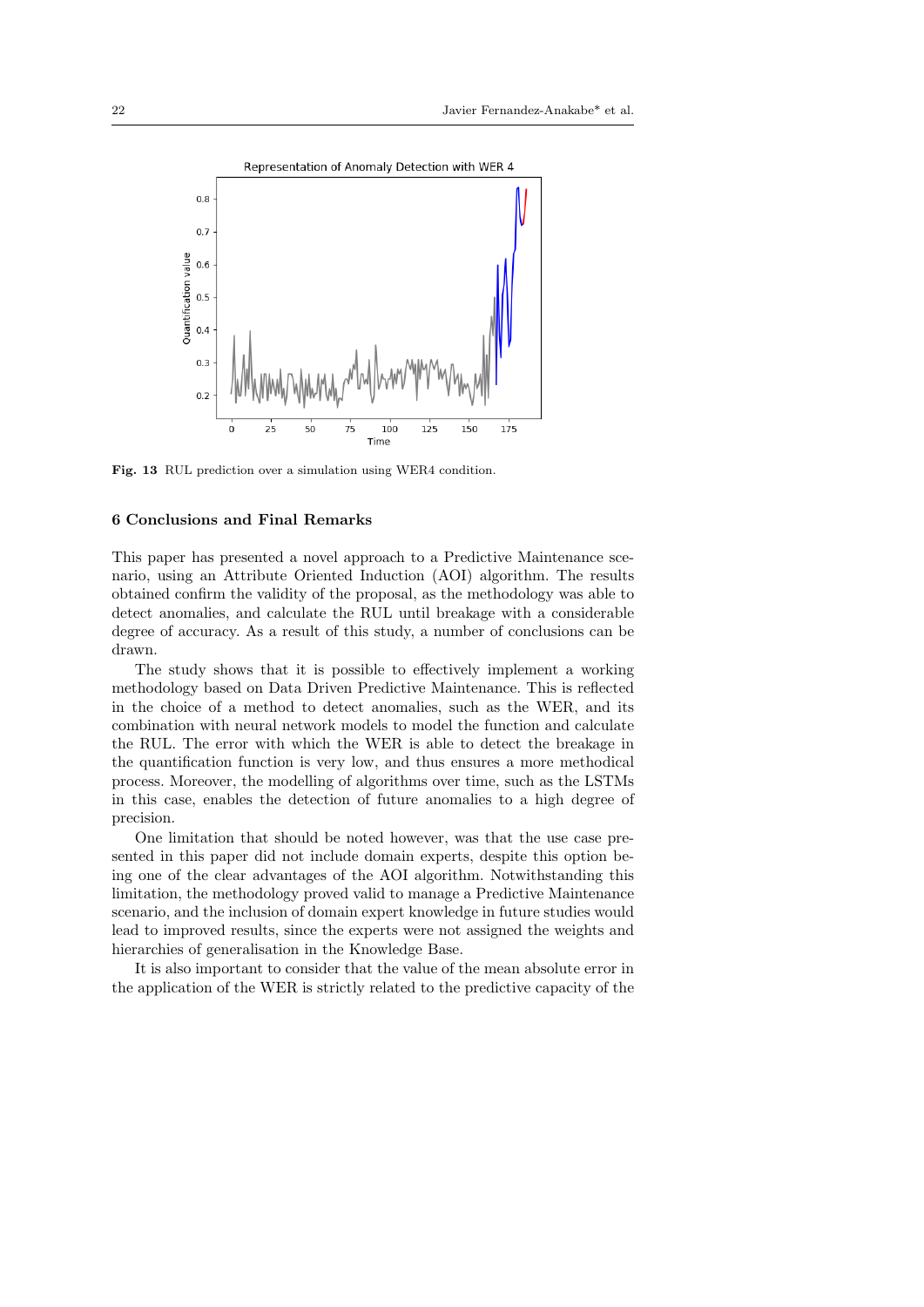LSTM model. It is therefore expected that by improving the LSTM model, the predictive capacity of the system would be further improved. In this sense the LSTM model definition would benefit from more fine tuning, which in turn would improve the RUL prediction.

Finally, it should be noted that, in future studies, the RCA calculation will be included in this methodology. The AOI algorithm has a strong descriptive power, which anticipates that the results can be considered very useful for domain experts.

Acknowledgements This work has been developed by the intelligent systems for industrial systems group supported by the Department of Education, Language policy and Culture of the Basque Government. This work has been partially funded by the European Unions Horizon 2020 research and innovation programme project PROPHESY, under Grant Agreement no. 766994.

# References

- <span id="page-22-1"></span>1. Ahmad R, Kamaruddin S (2012) An overview of time-based and conditionbased maintenance in industrial application. Computers  $\mathcal{B}'$  Industrial Engineering, Volume 63, Issue 1, Pages 135-149
- <span id="page-22-8"></span>2. Ahmadzadeh F, Lundberg J (2014) Remaining useful life estimation: review. Int J Syst Assur Eng Manag (Oct-Dec 2014) 5(4):461474
- <span id="page-22-2"></span>3. Albano M, Jantunen E, Papa G, Zurutuza U (2019) The MANTIS Book
- <span id="page-22-3"></span>4. Chandola V, Banerjee A, Kumar V (2009) Anomaly detection: A survey. ACM Comput Surv 41(3):15:1–15:58, DOI 10.1145/1541880.1541882, URL <http://doi.acm.org/10.1145/1541880.1541882>
- <span id="page-22-9"></span>5. Cheung DW, Fu AW, Hwang H, Han J (2000) Efficient rule-based attribute-oriented induction for data mining. Journal of Intelligent Information Systems, 15, 175200, 2000
- <span id="page-22-5"></span>6. Ertoz L, Eilertson E, Lazarevic A, Tan PN, Kumar V, Srivastava J, Dokas P (2004) Minds - minnesota intrusion detection system. Data Mining - Next Generation Challenges and Future Directions
- <span id="page-22-4"></span>7. Eskin E (2000) Anomaly detection over noisy data using learned probability distributions. Proceedings of the International Conference on Machine Learning
- <span id="page-22-10"></span>8. Friedman M, Weld DS (1996) Least-commitment action selection. AIPS 1996 Proceedings
- <span id="page-22-6"></span>9. Ghosh, Reilly (1994) Credit card fraud detection with a neural-network. Proceedings of the 27th Annual Hawaii International Conference on System Science Vol 3 Los Alamitos, CA
- <span id="page-22-7"></span>10. Gonzlez AG, Zugasti E, Anduaga J (2013) Damage identification in a laboratory offshore wind turbine demonstrator. Key Engineering Materials (Volumes 569-570)
- <span id="page-22-0"></span>11. Goyal D, Pabla B (2015) Condition based maintenance of machine toolsa review. CIRP Journal of Manufacturing Science and Technology 10 (2015) 2435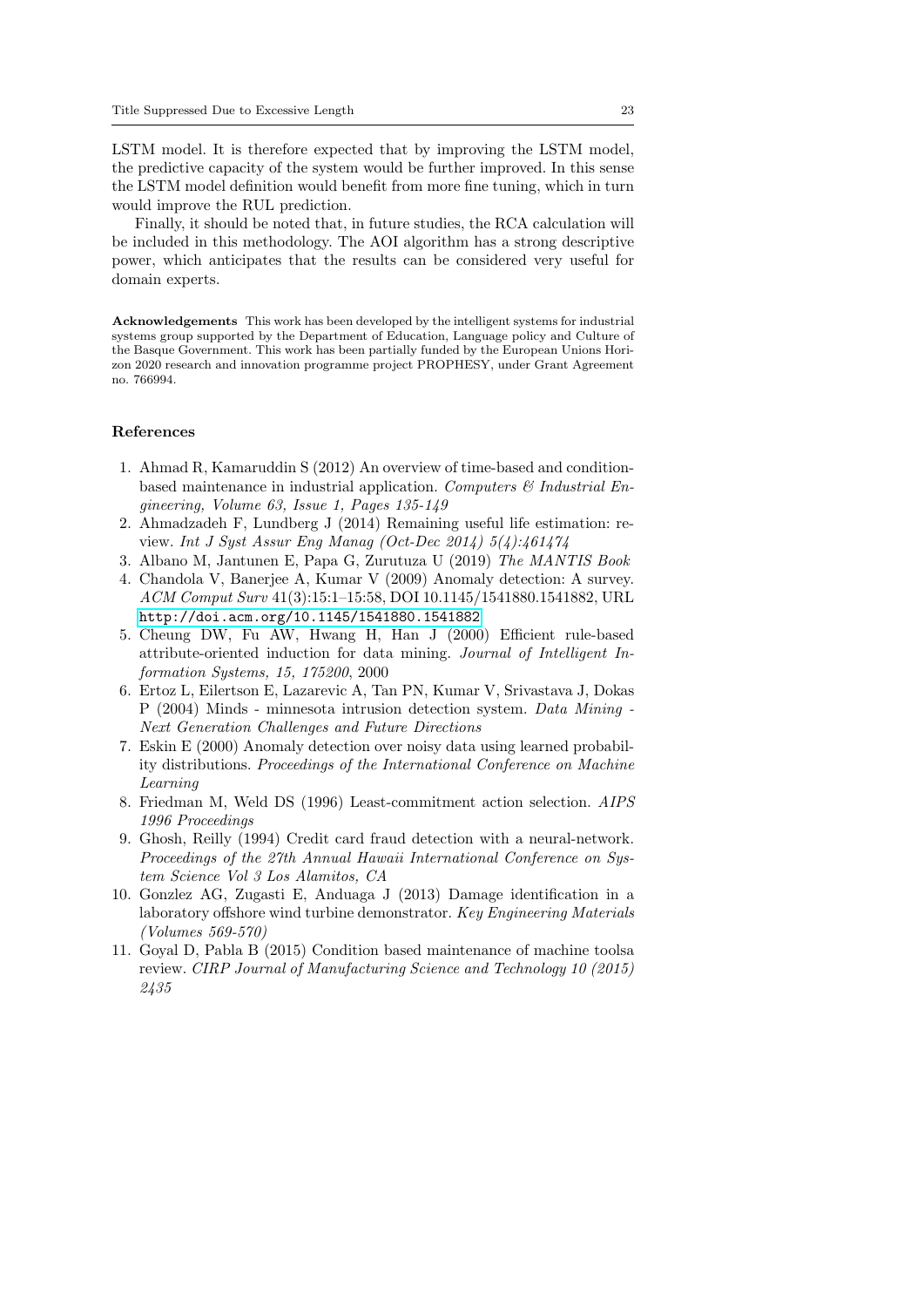- <span id="page-23-11"></span>12. Han J, Cai Y, Cercone N (1992) Knowledge discovery in databases: An attribute-oriented approach. Proceedings of the 18th VLDB Conference
- <span id="page-23-12"></span>13. Julisch K (2003) Clustering intrusion detection alarms to support root cause analysis. ACM Transactions on Information and System Security (TISSEC)
- <span id="page-23-10"></span>14. Kim HE, Tan AC, Mathew J, Kim EYH, Choi BK (2008) Machine prognostics based on health state estimation using svm. Proceedings Third World Congress on Engineering Asset Management and Intelligent Maintenance Systems Conference (199), pages pp 834-845, Beijing China
- <span id="page-23-4"></span>15. Lin J, Keogh E, Fu A, Herle HV (2005) Approximations to magic: Finding unusual medical time series. Proceedings of the 18th IEEE Symposium on Computer-Based Medical Systems IEEE Computer Society, Washington, DC, USA, 329:334
- <span id="page-23-8"></span>16. Mahamad AK, Saon S, Hiyama T (2010) Predicting remaining useful life of rotating machinery based artificial neural network. Computers and Mathematics with Applications 60 (2010) 10781087
- <span id="page-23-0"></span>17. Mobley RK (2002) An Introduction to Predictive Maintenance. Elsevier Science (USA)
- <span id="page-23-14"></span>18. Montgomery DC (2013) Introduction to Statistical Quality Control. Hoboken, NJ: Wiley
- <span id="page-23-3"></span>19. Muller A, Suhner MC, Iung B (2008) Formalisation of a new prognosis model for supporting proactive maintenance implementation on industrial system. Reliability Engineering & System Safety, Volume 93, Issue 2, Pages 234-253
- <span id="page-23-13"></span>20. at NASA Ames PC (????) Turbifan wear evolution open dataset. URL [https://ti.arc.nasa.gov/tech/dash/groups/pcoe/](https://ti.arc.nasa.gov/tech/dash/groups/pcoe/prognostic-data-repository/) [prognostic-data-repository/](https://ti.arc.nasa.gov/tech/dash/groups/pcoe/prognostic-data-repository/)
- <span id="page-23-5"></span>21. Okoh C, Roy R, Mehnen J, Redding L (2014) Overview of remaining useful life prediction techniques in through-life engineering services. Procedia CIRP 16 (2014) 158 163
- <span id="page-23-1"></span>22. Okoh C, Roy R, Mehnen J (2016) Predictive maintenance modelling for through-life engineering services. The 5th International Conference on Through-life Engineering Services (TESConf 2016)
- <span id="page-23-2"></span>23. Peng Y, Dong M, Zuo MJ (2010) Current status of machine prognostics in condition-based maintenance: a review. Int J Adv Manuf Technol
- <span id="page-23-7"></span>24. Pham HT, Yang BS (2010) Estimation and forecasting of machine health condition using arma/garch model. Mechanical Systems and Signal Processing 24 (2010) 546558
- <span id="page-23-15"></span>25. Qiu P (2014) Introduction to Statistical Process Control. Boca Raton, FL : CRC Press
- <span id="page-23-9"></span>26. Rai A, Upadhyay S (2017) The use of md-cumsum and narx neural network for anticipating the remaining useful life of bearings. Measurement 111 (2017) 397410
- <span id="page-23-6"></span>27. Saha B, Goebel K, Christophersen J (2009) Comparison of prognostic algorithms for estimating remaining useful life of batteries. Transactions of the Institute of Measurement and Control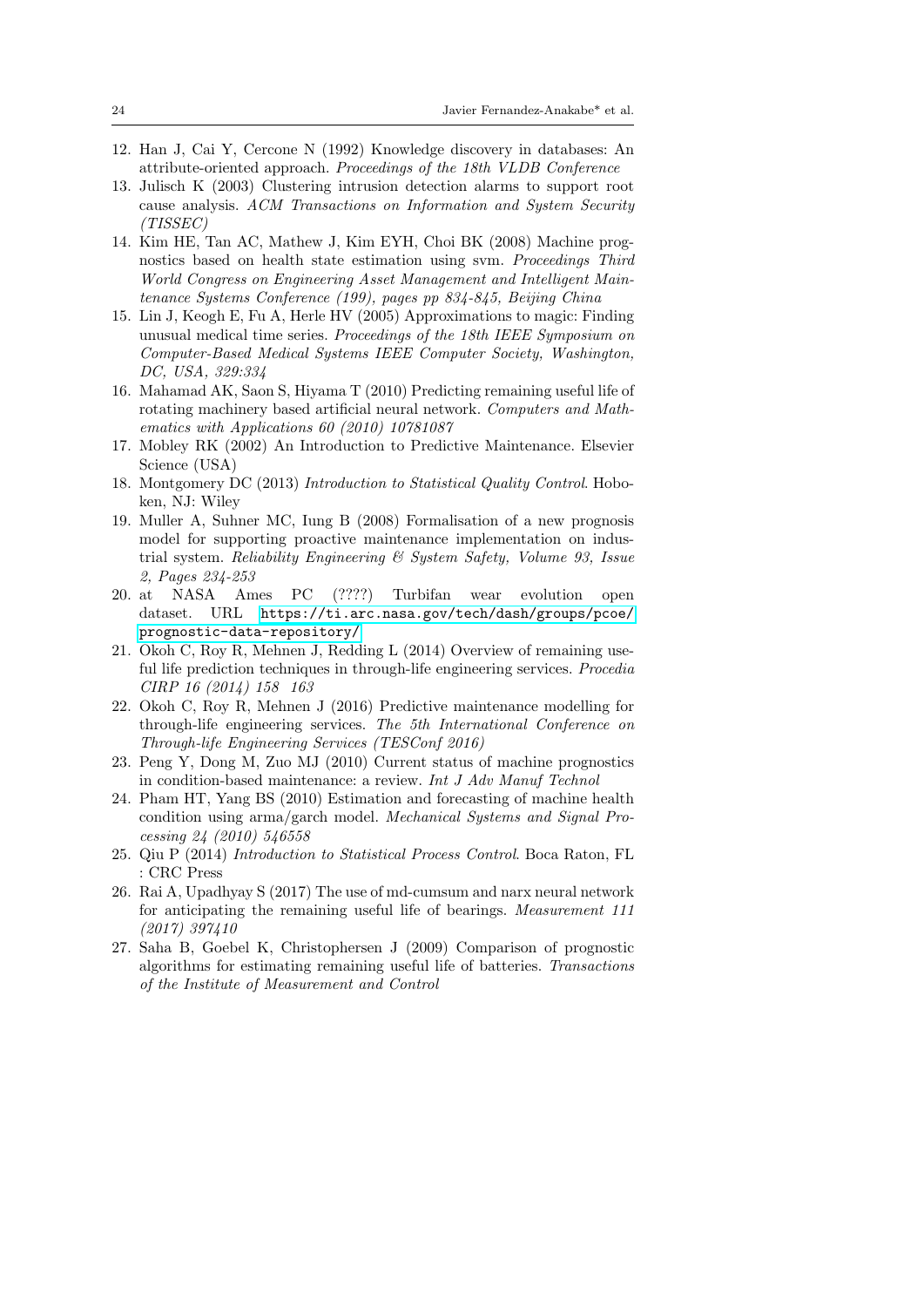- <span id="page-24-2"></span>28. Sanger D (2017) Reactive, preventive and predictive maintenance. URL [https://ivctechnologies.com/2017/08/29/](https://ivctechnologies.com/2017/08/29/reactive-preventive-predictive-maintenance/) [reactive-preventive-predictive-maintenance/](https://ivctechnologies.com/2017/08/29/reactive-preventive-predictive-maintenance/)
- <span id="page-24-3"></span>29. Sequeira K, Zaki MJ (2002) Admit: Anomaly-based data mining for intrusions. Proceedings of the ACM SIGKDD International Conference on Knowledge Discovery and Data Mining 386-395
- <span id="page-24-5"></span>30. Si XS, Wang W, Hu CH, Zhou DH (2011) Remaining useful life estimation a review on the statistical data driven approaches. European Journal of Operational Research 213 (2011) 114
- <span id="page-24-4"></span>31. Stojanovic L, Dinic M, Stojanovic N, Stojadinovic A (2016) Big-datadriven anomaly detection in industry (4.0): An approach and a case study. IEEE International Conference on Big Data (Big Data)
- <span id="page-24-1"></span>32. douard Thomas, ric Levrat, Iung B, Cocheteux P (2009) Opportune maintenance and predictive maintenance decision support. IFAC Proceedings Volumes, Volume 42, Issue 4, Pages 1603-1608
- <span id="page-24-6"></span>33. Tian Z (2009) An artificial neural network approach for remaining useful life prediction of equipment subject to condition monitoring. Proceedings of the International Conference on Reliability Maintainability and Safety, Chengdu, China
- <span id="page-24-7"></span>34. Tian Z, Wong L, Safaei N (2010) A neural network approach for remaining useful life prediction utilizing both failure and suspension histories. Mechanical Systems and Signal Processing 24 (2010) 15421555
- <span id="page-24-8"></span>35. Tran VT, Pham HT, Yang BS, Nguyen TT (2012) Machine performance degradation assessment and remaining useful life prediction using proportional hazard model and support vector machine. Mechanical Systems and Signal Processing 32 (2012) 320330
- <span id="page-24-0"></span>36. Vilarinho S, Lopes I, Oliveira JA (2017) Preventive maintenance decisions through maintenance optimization models: a case study. 27th International Conference on Flexible Automation and Intelligent Manufacturing, FAIM2017, 27-30 June 2017, Modena, Italy
- <span id="page-24-10"></span>37. Warnars S (2012) Attribute oriented induction of high-level emerging patterns. 2012 IEEE International Conference on Granular Computing
- <span id="page-24-11"></span>38. Warnars S (2014) Mining frequent pattern with attribute oriented induction high level emerging pattern (aoi-hep). 2014 2nd International Conference on Information and Communication Technology (ICoICT)
- <span id="page-24-12"></span>39. Warnars S (2016) Using attribute oriented induction high level emerging pattern (aoi-hep) to mine frequent patterns. International Journal of Electrical and Computer Engineering
- <span id="page-24-13"></span>40. Warnars S, Gaol FL, Heryadi Y, Trisetyarso A, Sanchez HEP (2018) Mining association rule with attribute oriented induction high level emerging pattern (aoi-hep) data mining technique. 2018 Second International Conference on Inventive Communication and Computational Technologies (ICICCT)
- <span id="page-24-9"></span>41. Wu YY, Chen YL, Chang RI (2011) Mining negative generalized knowledge from relational databases. Knowledge-Based Systems 24(1):134 – 145, DOI https://doi.org/10.1016/j.knosys.2010.07.013, URL [http://](http://www.sciencedirect.com/science/article/pii/S0950705110001279)